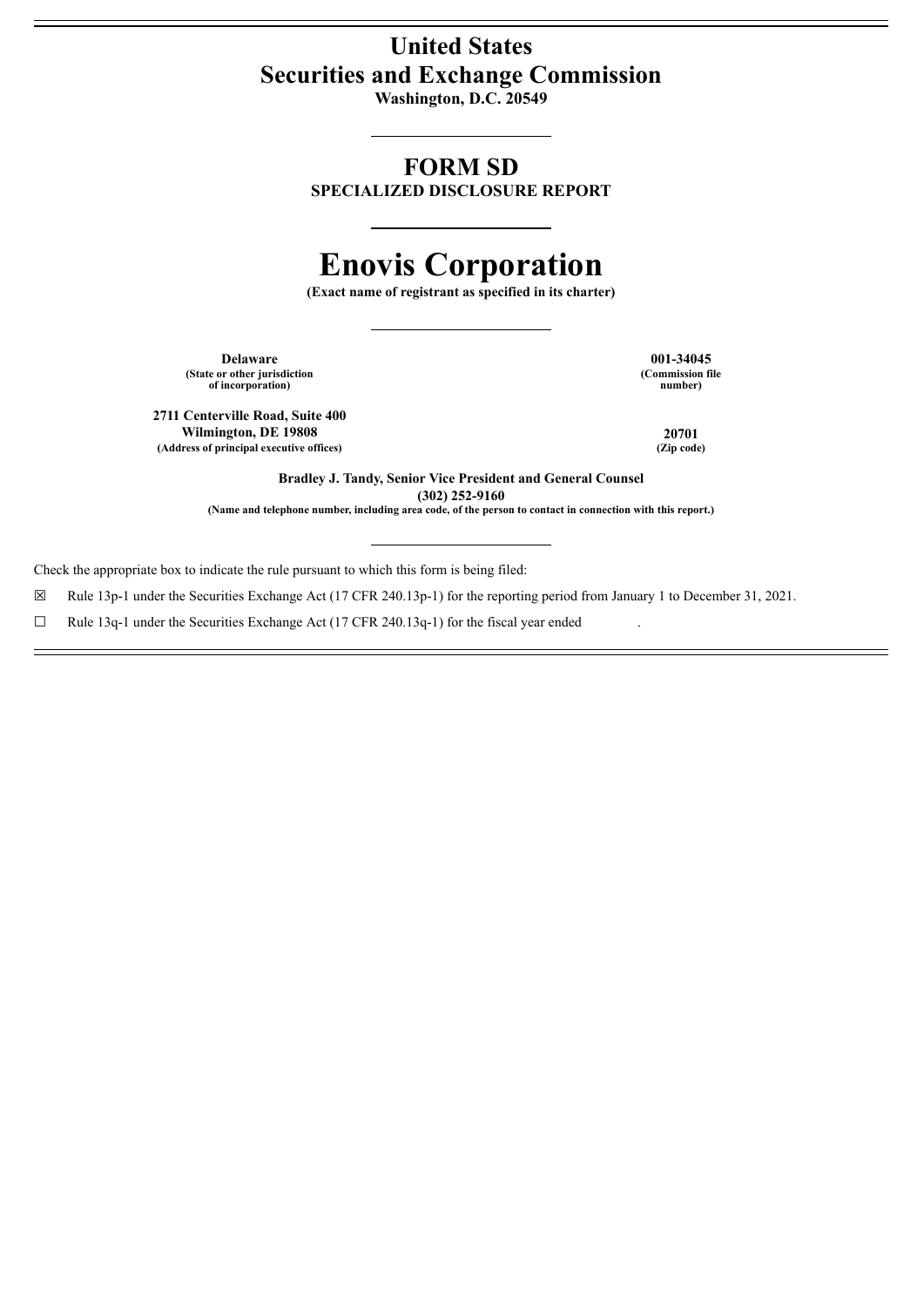# **Section 1 – Conflict Minerals Disclosure**

## **Item 1.01 Conflict Minerals Disclosure and Report**

As provided for in Rule 13p-1 under the Securities Exchange Act of 1934, as amended, and Form SD, a Conflict Minerals Report is provided as an exhibit to this Form SD and is available at the following Internet website: https://ir.enovis.com/sec-filings. The information contained on our website is not incorporated by reference into this Form SD or our Conflict Minerals Report and should not be considered part of this Form SD or the Conflict Minerals Report.

#### **Item 1.02 Exhibit**

The Conflict Minerals Report described in Item 1.01 is filed as Exhibit 1.01 to this Form SD.

#### **Section 2 – Resource Extraction Issuer Disclosure**

#### **Item 2.01 Resource Extraction Issuer Disclosure and Report**

Not applicable.

#### **Section 3 – Exhibits**

**Item 3.01 Exhibits**

Exhibit 1.01 – Conflict Minerals Report for the calendar year ended December 31, 2021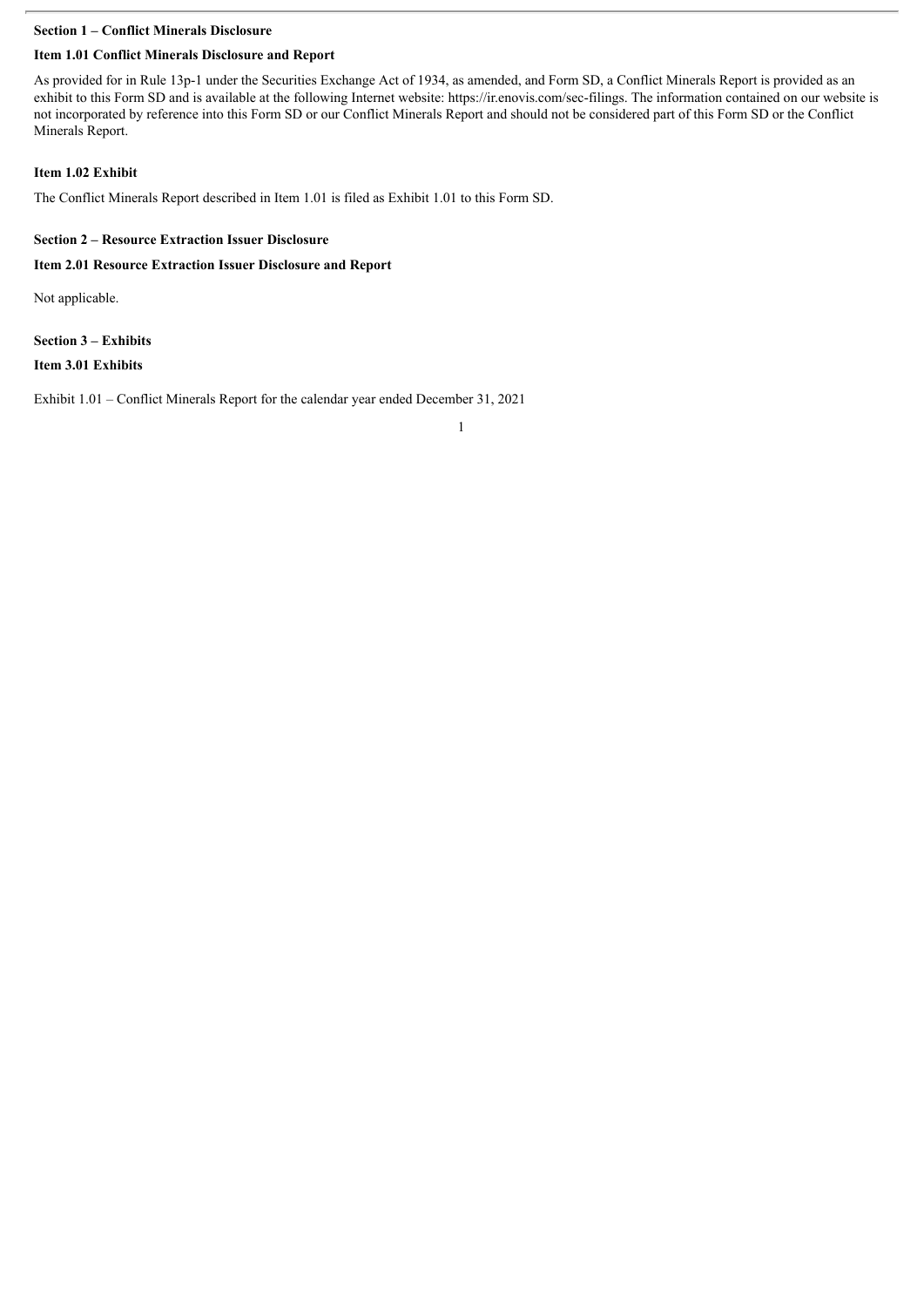# **SIGNATURES**

Pursuant to the requirements of the Securities Exchange Act of 1934, the registrant has duly caused this report to be signed on its behalf by the duly authorized undersigned.

#### **ENOVIS CORPORATION** (Registrant)

Name: Bradley J. Tandy Title: Senior Vice President and General Counsel

By: /s/ Bradley J. Tandy Date: May 31, 2022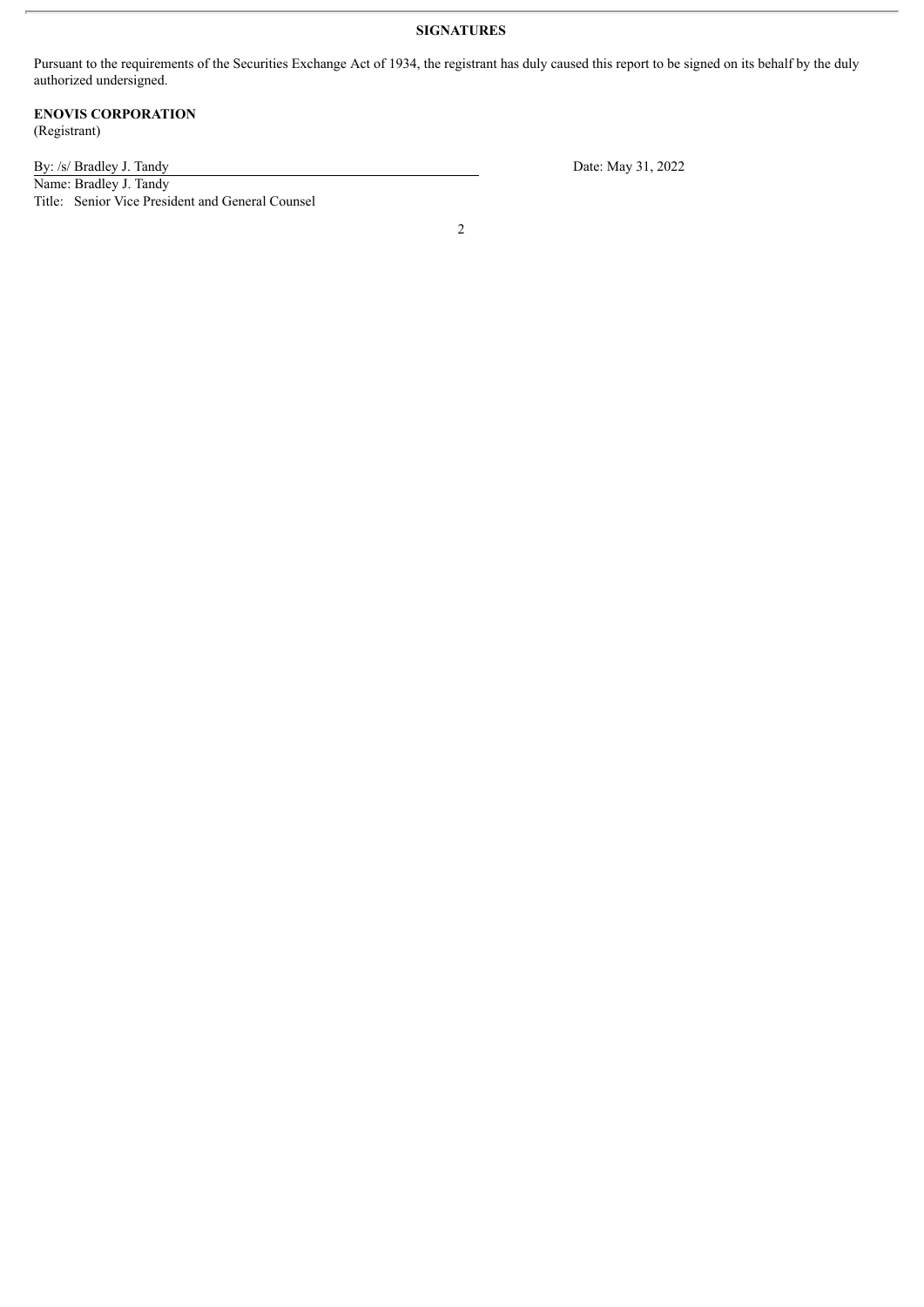# **EXHIBIT INDEX**

# **Exhibit Description**

1.01 Conflict Minerals Report for the calendar year ended December 31, 2021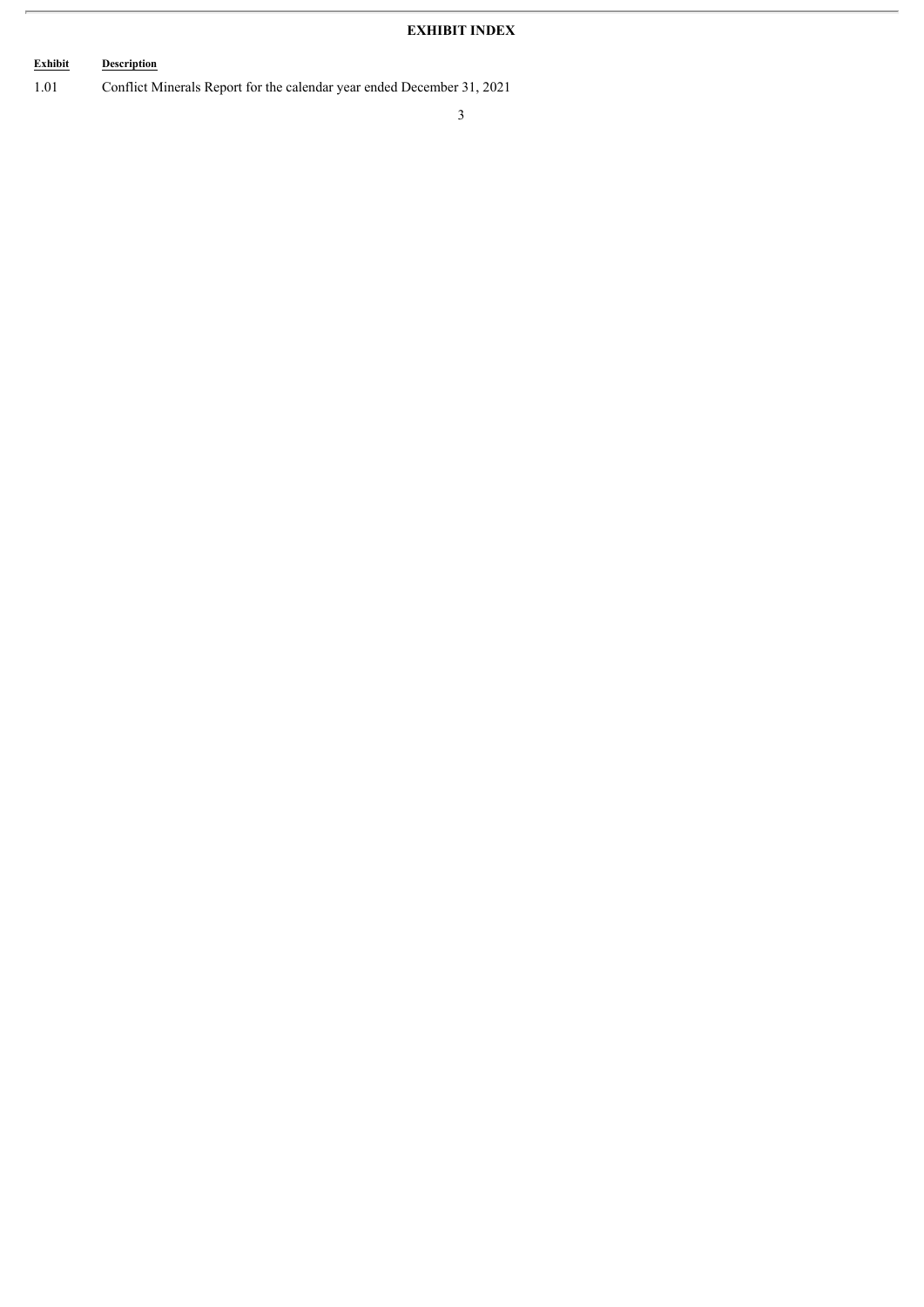#### **Conflict Minerals Report**

Enovis Corporation has included this Conflict Minerals Report as an exhibit to its Form SD for the period from January 1st 2021 to December 31st 2021 as provided for in Rule 13p-1 under the Securities Exchange Act of 1934, as amended, and Form SD (collectively, the "Conflict Minerals Rule"). The date of filing of this Conflict Minerals Report is May 28, 2022.

Unless the context indicates otherwise, the terms "Enovis," "we," "its," "us," and "our" refer to Enovis Corporation and its consolidated subsidiaries. As used herein, "Conflict Minerals" or "3TG" is defined as, consistent with the Conflict Minerals Rule, cassiterite, columbite-tantalite (coltan), gold, wolframite and the derivatives tin, tantalum and tungsten.

#### **Forward-Looking Statements**

This document contains forward-looking statements within the meaning of the federal securities laws. Any statements that do not relate to historical or current facts or matters are forward-looking statements. You can identify some of the forward-looking statements by the use of forward-looking words, such as "intend" and the like, or the use of future tense. Statements concerning current conditions may also be forward-looking if they imply a continuation of current conditions. Examples of forward-looking statements include, but are not limited to, statements concerning the additional steps that we intend to take to mitigate the risk that our necessary 3TG benefit armed groups.

Forward-looking statements are subject to risks and uncertainties that could cause actual actions or performance to differ materially from those expressed in the forward-looking statements. These risks and uncertainties include, but are not limited to, (1) the continued implementation of satisfactory traceability and other compliance measures by our direct and indirect suppliers on a timely basis or at all, (2) whether smelters and refiners and other market participants responsibly source 3TG, and (3) political, regulatory and economic developments, whether in the Democratic Republic of the Congo ("DRC") region (the "Covered Countries"), the United States or elsewhere. You are cautioned not to place undue reliance on these forwardlooking statements, which speak only as of the date of filing of this document. We do not intend, and undertake no obligation, to publish revised forward-looking statements to reflect events or circumstances after the date of filing of this document or to reflect the occurrence of unanticipated events.

#### **Company and Product Information**

Enovis Corporation is an innovation-driven medical technology growth company dedicated to developing clinically differentiated solutions that generate measurably better patient outcomes and transform workflows. Powered by a culture of continuous improvement, global talent and innovation, our extensive range of products, services and integrated technologies fuels active lifestyles in orthopedics and beyond.

Our continuing in-scope product categories for 2021 were orthopedic devices. For a further discussion of our products, see our Annual Report on Form 10-K for the year ended December 31, 2021. The information contained in our Form 10-K and other external materials referenced herein, including our website, is not incorporated by reference into this Conflict Minerals Report or our Form SD and should not be considered part of this Conflict Minerals Report or the Form SD. On April 4, 2022, we completed the separation of ESAB Corporation, which was our fabrication technology business. This Conflict Minerals Report pertains only to our continuing business.

#### **Applicability of the Conflict Minerals Rule to Our Company**

We are subject to the Conflict Minerals Rule because some of the products that we manufacture contain 3TG that are necessary to their functionality or production. Our in-scope products contain tin, tantalum, tungsten and gold, although each in-scope product does not contain all four 3TG.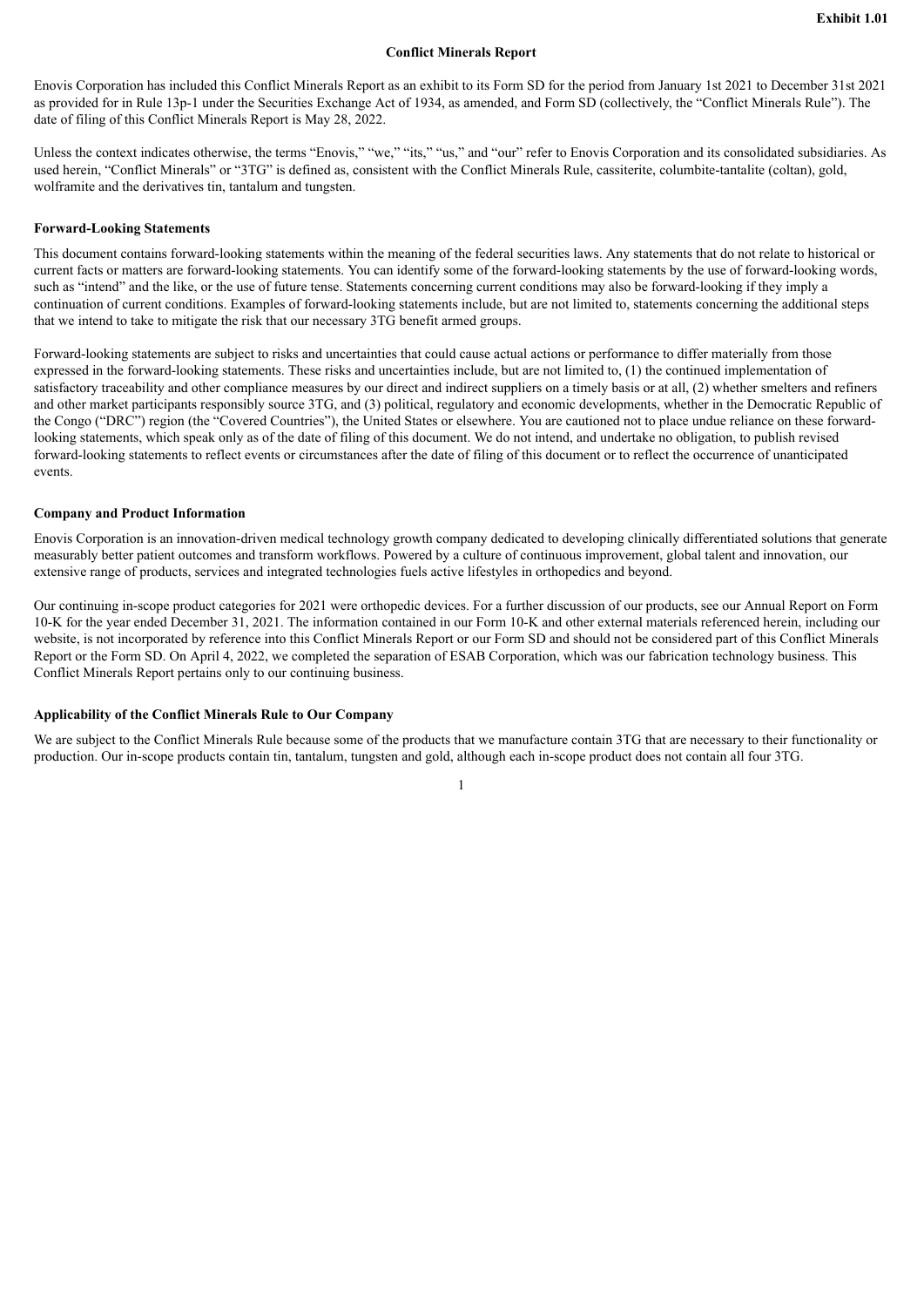We generally do not source 3TG from smelters or refiners and have no direct relationships with mines, and we believe that we are in most cases many levels removed from all of these market participants. However, through the efforts described in this Conflict Minerals Report, we seek to ensure that our sourcing practices are consistent with our Conflict Minerals Policy, which is described below, and encourage conflict free sourcing in our supply chain.

Product, smelter and refiner information in respect of 2021 is described under "Product Information" below and on Annex A. For 2021, each of our in-scope products contained 3TG content for which we were unable to determine the origin. None of the necessary 3TG contained in our in-scope products were determined by us to directly or indirectly finance or benefit armed groups in the DRC or an adjoining country. However, we did not conclude that any of our products were "DRC conflict free." The terms "adjoining country," "armed group" and "DRC conflict free" have the meanings contained in the Conflict Minerals Rule.

#### **Our Conflict Minerals Policy**

We are committed to being a responsible corporate citizen and are opposed to human rights abuses such as are occurring in the DRC. To this end, we have adopted and communicated to our suppliers and the public a company policy (the "Conflict Minerals Policy") for the supply chain of 3TG.

The Conflict Minerals Policy includes, but is not limited to, our expectations that:

- 1. The components, parts and products supplied to us are DRC conflict free within the meaning of the Conflict Minerals Rule;
- 2. Our suppliers define, implement and communicate to sub-suppliers their own 3TG policy consistent with our Conflict Minerals Policy and the Organisation for Economic Co-operation and Development's Due Diligence Guidance for Responsible Supply Chains of Minerals from Conflict-Affected and High-Risk Areas (the "OECD Guidance"); and
- 3. Our suppliers implement policies, procedures and frameworks that are consistent with the OECD Guidance and require their direct and indirect sub-suppliers to do the same, and that our suppliers otherwise work with sub-suppliers to ensure traceability of 3TG.

We do not embargo responsibly sourced 3TG from the Covered Countries or other conflict-affected and high-risk areas and encourage our suppliers to continue to source responsibly from the Covered Countries or other conflict-affected and high-risk areas, from sources that do not support conflict.

Our policy is available on our website at https://ir.enovis.com/static-files/5f7e2a02-e1de-4317-aa11-f1a284e476c0.

#### **Reasonable Country of Origin Inquiry Information**

As required by the Conflict Minerals Rule, for 2021, we conducted a "reasonable country of origin inquiry" ("RCOI"). For our RCOI, to the extent applicable, we utilized the same processes and procedures as for our due diligence, in particular Steps 1 and 2 of the OECD Guidance, which are discussed below.

Our inquiry included approximately 1,141 suppliers (the "Suppliers") that we identified as having provided us with components, parts or products that contain 3TG or that we believe may have provided us with components, parts or products that contain 3TG. For 2021, the Suppliers identified to us 335 smelters and refiners that processed or may have processed the necessary 3TG contained in our in-scope products, as shown and described under Annex A below. These smelters and refiners include 230 smelters and refiners identified as "Conformant" and 18 identified as "Active," each as defined in Annex A. This information is based primarily on company-level declarations from Suppliers. Accordingly, many of these smelters and refiners may not be part of our supply chain, as we generally were not able to collect data at the product-level.

Based on the results of our RCOI, we exercised due diligence for 2021. These due diligence efforts are discussed below.

 $\overline{2}$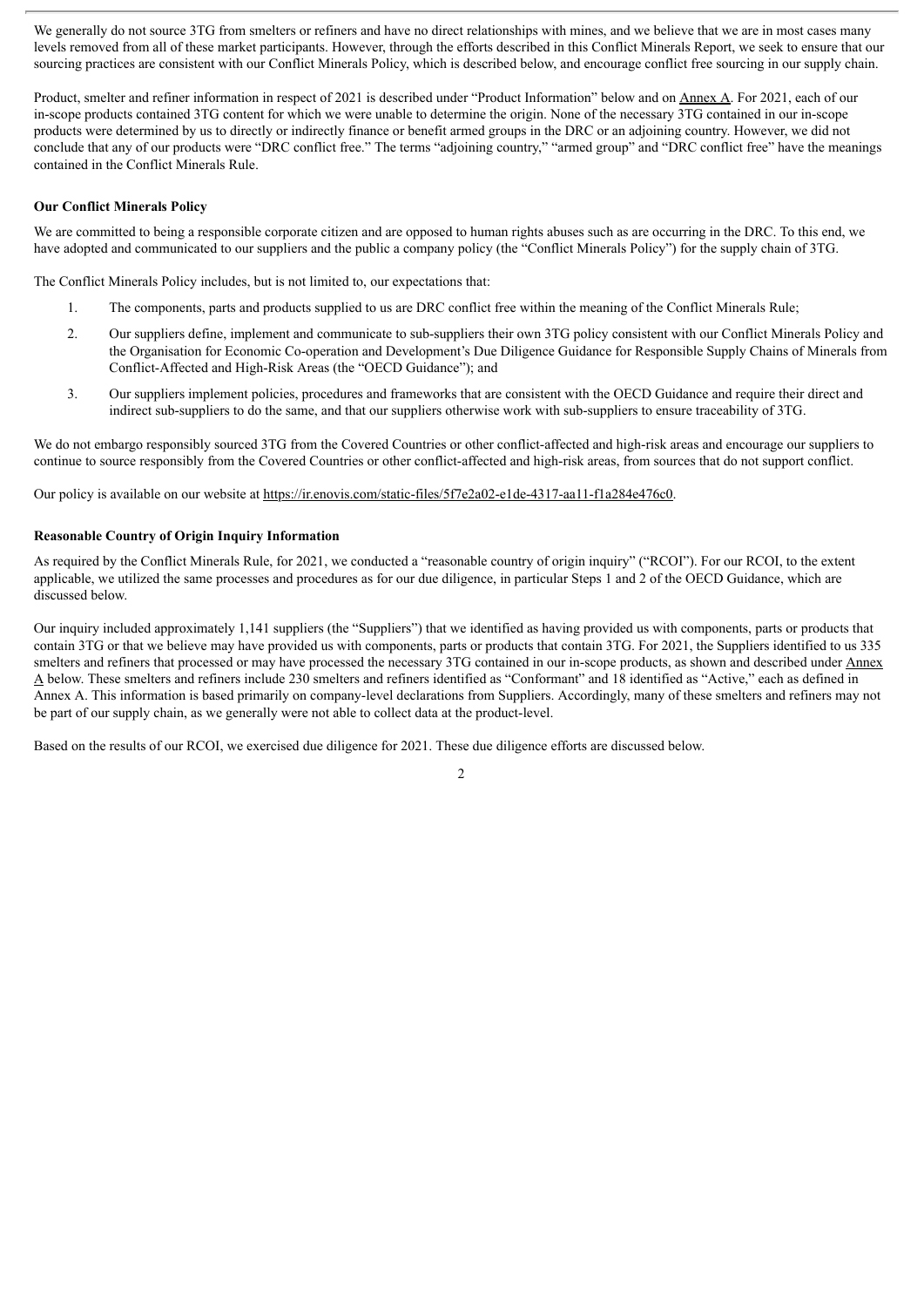# **Due Diligence Program**

## *Design Framework*

We designed our due diligence measures relating to 3TG to conform with, in all material respects, the criteria set forth in the OECD Guidance. Third Edition, including the related Supplements for tin, tantalum and tungsten and for gold (hereinafter referred to as the "OECD Guidance").

#### *Selected Elements of our Due Diligence Program*

The OECD Guidance has established a five-step framework for due diligence as a basis for responsible global supply chain management of minerals from conflict-affected and high-risk areas. Selected elements of our due diligence program are discussed below. However, these are not all of the elements of the program that we have put in place to help ensure that the 3TG contained in our in-scope products are responsibly sourced. The headings below conform to the headings used in the OECD Guidance for each of the five steps.

- 1. *OECD Guidance Step One: "Establish strong company management systems"*
	- a. We have a Conflict Minerals Policy. We communicate the policy internally to our sourcing teams and to selected suppliers. The Conflict Minerals Policy also is posted on our website at https://ir.enovis.com/static-files/5f7e2a02-e1de-4317-aa11-f1a284e476c0.
	- b. We have a team of senior staff under the Senior Vice President, Supply Chain and Senior Vice President and General Counsel charged with managing our 3TG compliance strategy. We supplement our compliance efforts with specialist outside counsel.
	- c. Selected internal personnel are educated on the Conflict Minerals Rule, the OECD Guidance, our compliance plan and the procedures for reviewing and validating supplier responses to our inquiries.
	- d. We utilize the Conflict Minerals Reporting Template (the "CMRT") developed by the Responsible Minerals Initiative (the "RMI") to identify smelters and refiners in our supply chain. The CMRT requests suppliers to provide information concerning the usage and source of 3TG in their products, as well as information concerning their related compliance efforts. We utilize a third-party service provider (the "Service Provider") to conduct our supplier outreach and follow-up, as well as for the review and validation of supplier responses.
	- e. We maintain business records relating to 3TG due diligence, including records of due diligence processes, findings and resulting decisions, for at least five years.
	- f. The Service Provider provides training and educational materials to suppliers to enhance the quality of responses.
	- g. We have contractual terms relating to 3TG, which are incorporated into selected supplier contracts.
	- h. We have a mechanism for employees, suppliers and other interested parties to report violations of our Conflict Minerals Policy. The contact information for our grievance mechanism is www.enovis.ethicspoint.com.
- 2. *OECD Guidance Step Two: "Identify and assess risk in the supply chain"*
	- a. We requested in writing, through the Service Provider, that the Suppliers provide us with a completed CMRT. The Service Provider followed up by email or phone on our behalf with Suppliers that did not respond to the request within the specified time frame. The Service Provider followed up with non-responsive Suppliers.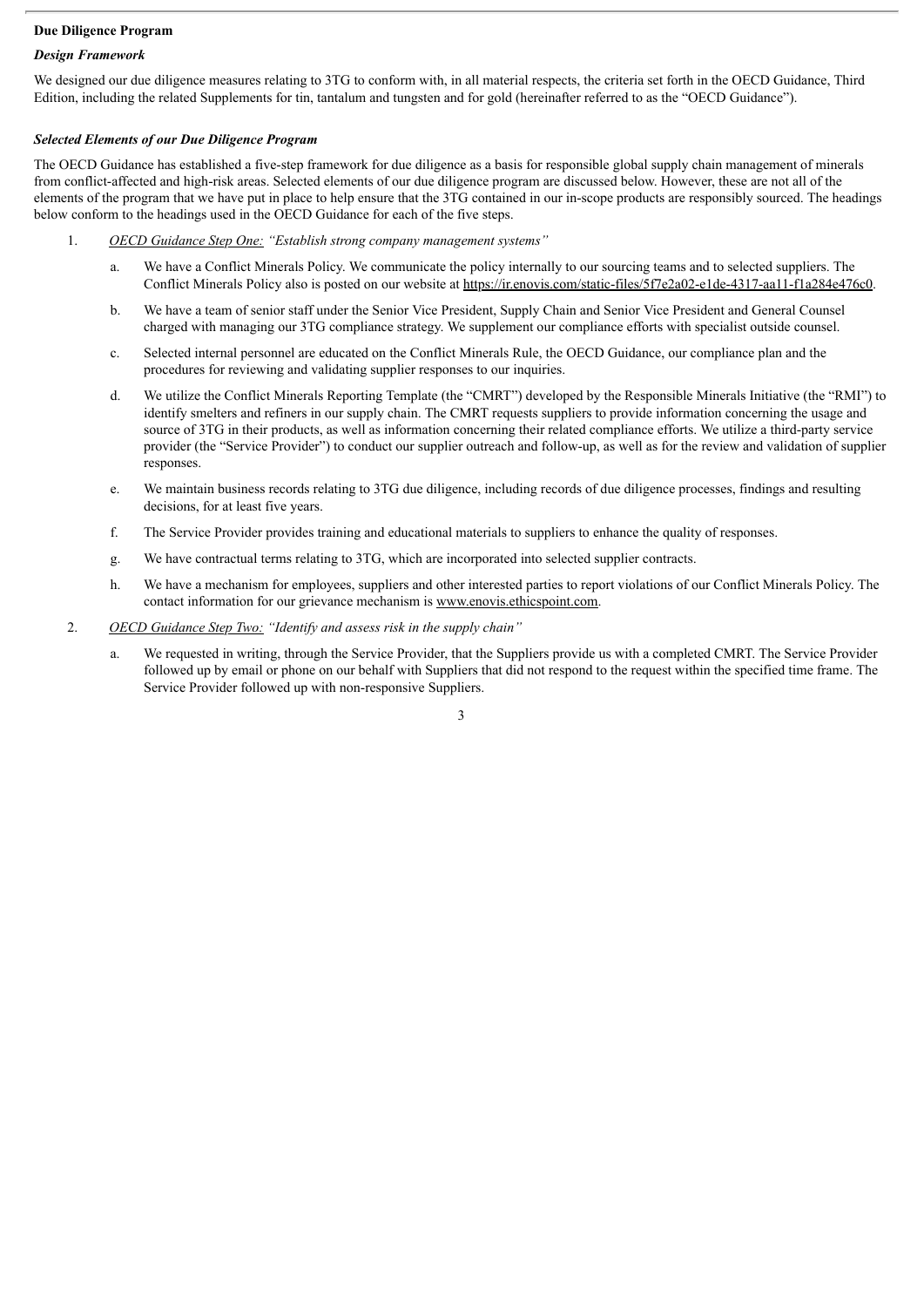- b. The Service Provider, on our behalf, reviewed Supplier responses against its written review criteria to identify incomplete responses, potential errors and inaccuracies in the CMRTs. The Service Provider followed up by email with Suppliers that submitted a response that triggered specific quality issues relating to completeness and accuracy.
- c. Smelter and refiner information provided by Suppliers was reviewed by the Service Provider against the RMI's list of known smelters and refiners. To the extent that a smelter or refiner identified by a Supplier is not on that list, the Service Provider may take additional steps to attempt to determine whether the listed entity is a smelter or refiner. Smelter and refiner information also was reviewed against the lists of Conformant and Active smelters and refiners published by the RMI. 230 of the identified smelters and refiners were listed as Conformant by the RMI and 18 were listed as Active, as of May 13, 2022. Please see Annex A below for further information regarding the smelters and refiners identified to us through our RCOI and due diligence.

The Service Provider bases its country of origin determinations on publicly available information, its outreach to smelters and refiners and information provided by suppliers in their completed CMRTs. Consistent with the foregoing, to the extent that a smelter or refiner identified by a Supplier was not listed as Conformant by the RMI, the Service Provider undertook an additional review to attempt to determine whether that smelter or refiner obtained 3TG from sources that directly or indirectly financed or benefitted armed groups in the Covered Countries.

The Service Provider attempted to reach out to the smelter or refiner directly and conducted research to gain more information about the smelter's or refiner's sourcing practices, including the countries of origin of the minerals that it processes, the transit and transfer of the minerals that it processes and whether it has in place internal due diligence procedures or other processes to track the chain-of-custody of its 3TG.

- d. The Service Provider evaluated Suppliers' due diligence processes and policies based on the Suppliers' responses to certain of the questions in the CMRT. These questions ask suppliers about their internal processes regarding 3TG.
- e. We take steps to gather additional information from suppliers whose responses lead us to believe additional information is warranted to help ensure that our supply chain is responsibly sourcing 3TG. This may include requesting product-specific CMRTs or other information.
- 3. *OECD Guidance Step Three: "Design and implement a strategy to respond to identified risks"*
	- a. Our 3TG compliance team reviewed the reports and evaluations prepared by the Service Provider and liaised with appropriate members of senior management in our legal and supply chain teams, including our Senior Vice President, Supply Chain and Senior Vice President and General Counsel, regarding the results of our Supplier outreach.
	- b. We undertake additional internal reviews with our legal and supply chain teams on a periodic basis using the information provided by the Service Provider, our suppliers and our independent inquiries, and respond via supplier follow-up, commercial escalation or other commensurate means to the risks identified via these reviews.
- 4. OECD Guidance Step Four: "Carry out independent third-party audit of supply chain due diligence at identified points in the supply *chain"*

In connection with our due diligence, we utilize and rely on information made available by the RMI concerning independent third-party audits of smelters and refiners to assess smelter and refiner due diligence.

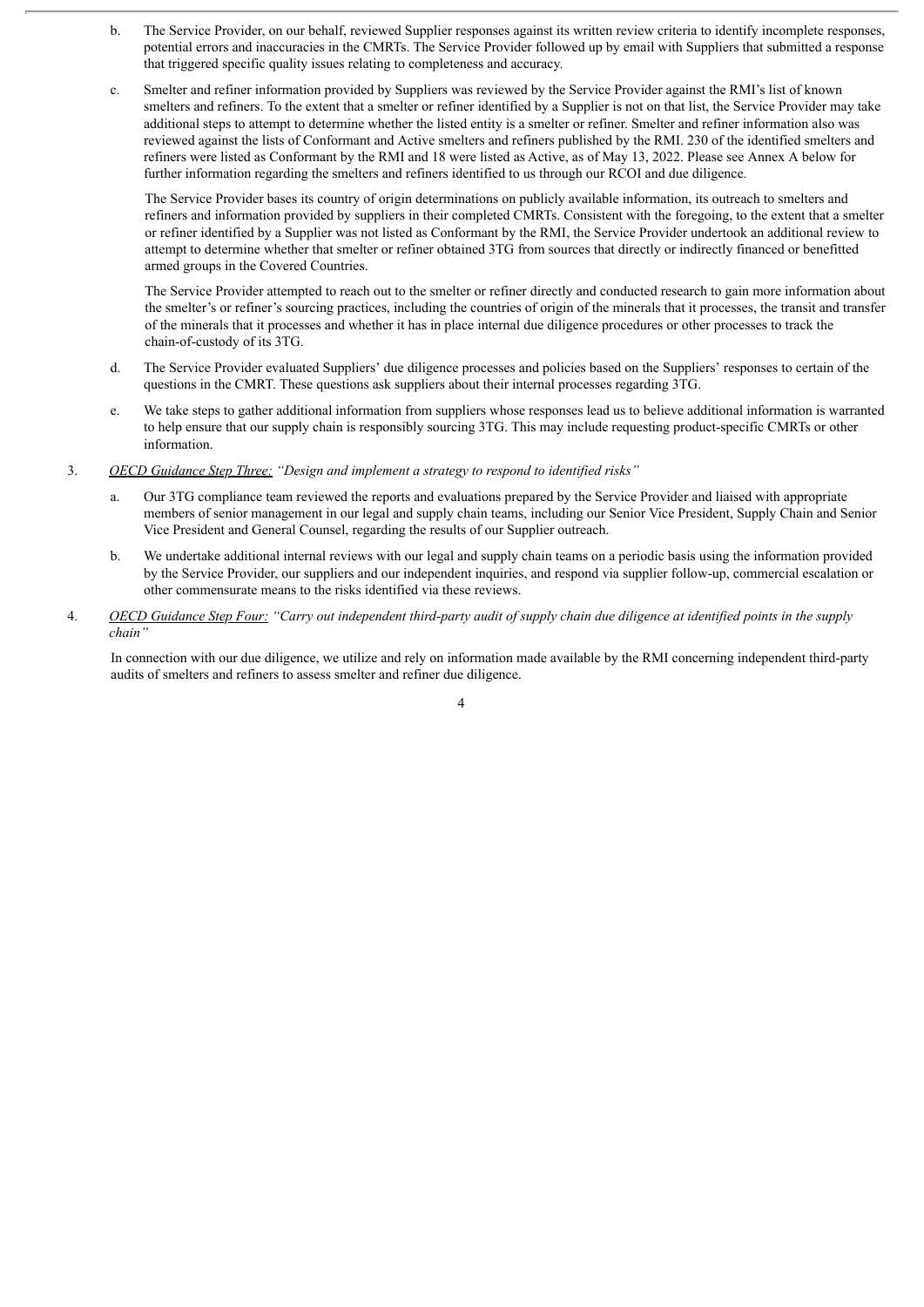5. *OECD Guidance Step Five: "Report on supply chain due diligence"*

We file a Form SD and Conflict Minerals Report with the Securities and Exchange Commission and make these filings available on our website at http://ir.enovis.com/sec-filings.

#### **Identified Smelters and Refiners**

In connection with our RCOI or due diligence, as applicable, the Suppliers identified to us the smelters and refiners listed on Annex A below either as part of our supply chain or as potentially having processed the necessary 3TG contained in our in-scope products in 2021. Due to our position in the supply chain, which is discussed earlier in this Conflict Minerals Report, we rely on our suppliers for accurate smelter and refiner information and our due diligence measures do not provide absolute certainty regarding the source and chain of custody of the necessary 3TG contained in our in-scope products.

We endeavored to determine the mine or location of origin of the 3TG contained in our in-scope products by requesting that the Suppliers provide us or our Service Provider with a completed CMRT, and through the other activities described herein that were taken by us or the Service Provider.

#### **Future Risk Mitigation Efforts**

We intend to take the following additional steps to mitigate the risk that the necessary 3TG in our in-scope products benefit armed groups in the Covered Countries. These steps are in addition to the steps that we took in respect of 2021 described in this Conflict Minerals Report, which we intend to continue to take in respect of 2022 to the extent applicable.

- 1. Engage with applicable Suppliers that provided non-Conformant smelters and refiners, incomplete responses or that did not provide responses for 2021 to help ensure that they provide requested information for 2022.
	- Engage in additional outreach to Suppliers with non-Conformant responses;
	- Conduct further training for Suppliers; and
	- Work to identify improved contacts for non-respondents.
- 2. Encourage the continuing development and progress of traceability measures at Suppliers that indicated for 2021 that the source of 3TG was unknown or undeterminable.
- 3. Continue communicating to suppliers our sourcing expectations, including through the dissemination of the Conflict Minerals Policy to them and required adherence to contractual sourcing requirements.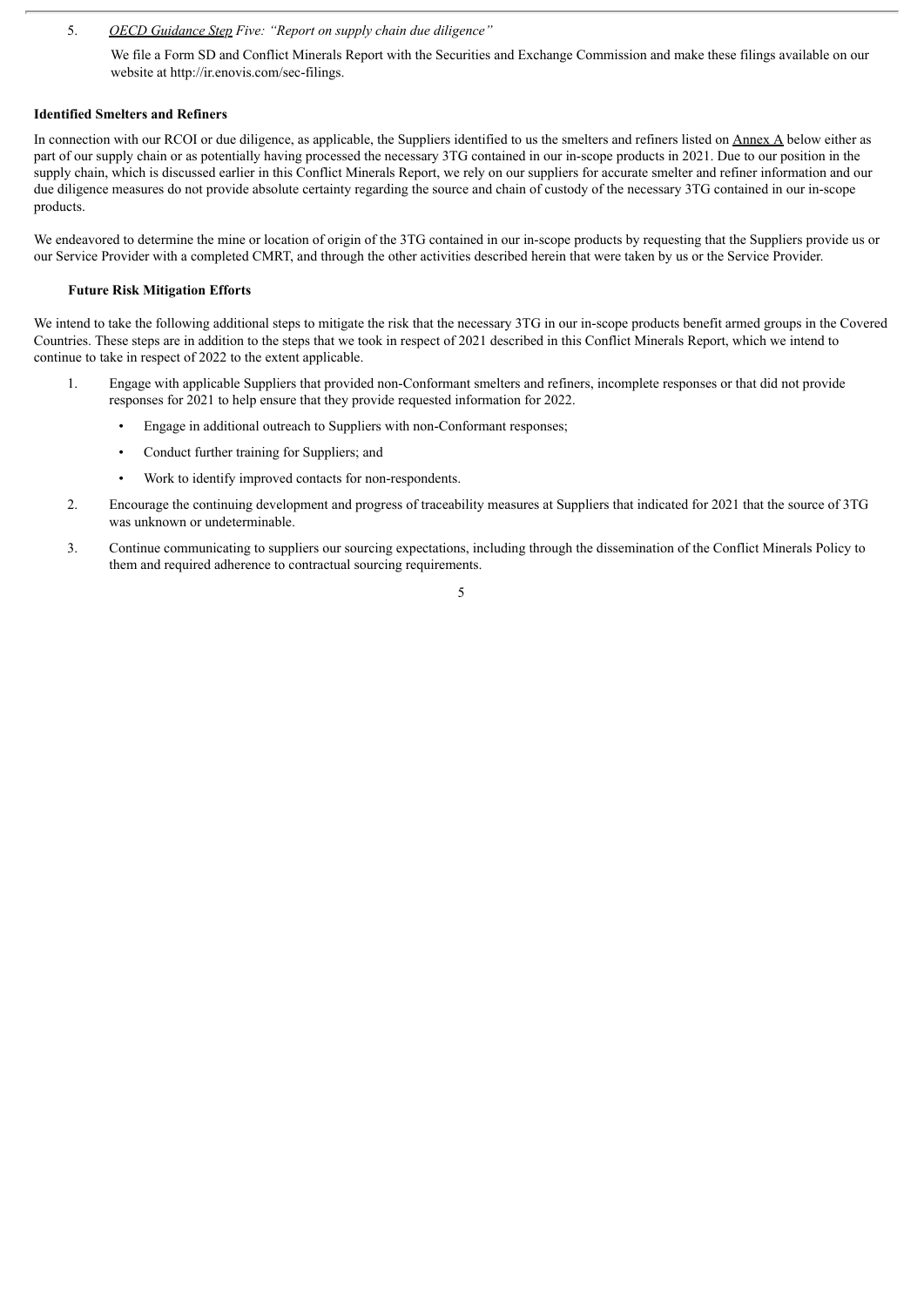# **Annex A**

Capitalized terms used and not otherwise defined in this Annex have the meanings set forth in the Conflict Minerals Report of which this Annex is a part.

#### **Smelters and Refiners**

In connection with our RCOI or due diligence, as applicable, the Suppliers identified to us the smelters and refiners listed below as either being part of our supply chain or as potentially having processed the necessary 3TG contained in our in-scope products in 2021. Please see the notes that accompany the tables for additional information concerning the information in the tables.

#### **Summary Smelter and Refiner Information**

|          |            |        | On<br><b>Smelter</b><br>Look-up |              |
|----------|------------|--------|---------------------------------|--------------|
| Metal    | Conformant | Active | <b>Tab Only</b>                 | <b>Total</b> |
| Gold     | 99         |        | 66                              | 172          |
| Tantalum | 35         | ν      | 0                               | 35           |
| Tin      | 54         |        |                                 | 78           |
| Tungsten | 42         | 4      | 4                               | 50           |
| Totals   | 230        | 18     | 87                              | 335          |

The following percentages of the identified smelters and refiners were listed as Conformant, by mineral: gold – 58%; tantalum – 100%; tin – 69%; and tungsten  $-84%$ .

## **Smelter and Refiner Names and Status**

| <b>Metal</b> | <b>Standard Smelter Name</b>                    | <b>Smelter Facility Location</b> | <b>Status</b> |
|--------------|-------------------------------------------------|----------------------------------|---------------|
| Gold         | 8853 S.p.A.                                     | Italy                            | Conformant    |
| Gold         | <b>Advanced Chemical Company</b>                | United States Of America         | Conformant    |
| Gold         | Aida Chemical Industries Co., Ltd.              | Japan                            | Conformant    |
| Gold         | Al Etihad Gold Refinery DMCC                    | United Arab Emirates             | Conformant    |
| Gold         | Allgemeine Gold-und Silberscheideanstalt A.G.   | Germany                          | Conformant    |
| Gold         | Almalyk Mining and Metallurgical Complex (AMMC) | Uzbekistan                       | Conformant    |
| Gold         | AngloGold Ashanti Corrego do Sitio Mineracao    | Brazil                           | Conformant    |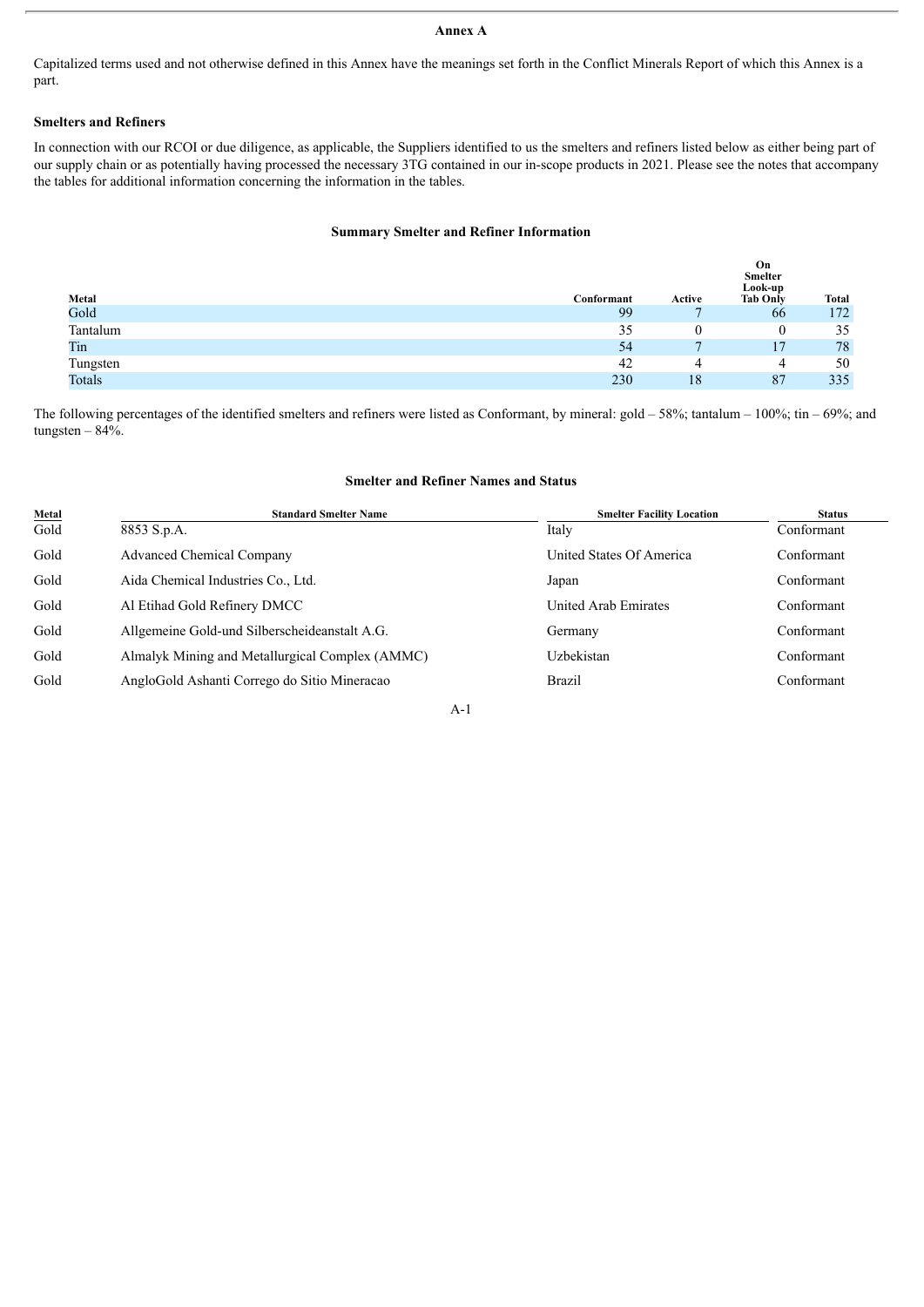| Gold | Argor-Heraeus S.A.                                              | Switzerland              | Conformant |
|------|-----------------------------------------------------------------|--------------------------|------------|
| Gold | Asahi Pretec Corp.                                              | Japan                    | Conformant |
| Gold | Asahi Refining Canada Ltd.                                      | Canada                   | Conformant |
| Gold | Asahi Refining USA Inc.                                         | United States Of America | Conformant |
| Gold | Asaka Riken Co., Ltd.                                           | Japan                    | Conformant |
| Gold | Aurubis AG                                                      | Germany                  | Conformant |
| Gold | <b>Bangalore Refinery</b>                                       | India                    | Conformant |
| Gold | Bangko Sentral ng Pilipinas (Central Bank of the Philippines)   | Philippines              | Conformant |
| Gold | Boliden AB                                                      | Sweden                   | Conformant |
| Gold | C. Hafner $GmbH + Co. KG$                                       | Germany                  | Conformant |
| Gold | CCR Refinery-Glencore Canada Corporation                        | Canada                   | Conformant |
| Gold | Cendres + Metaux S.A.                                           | Switzerland              | Conformant |
| Gold | Chimet S.p.A.                                                   | Italy                    | Conformant |
| Gold | Chugai Mining                                                   | Japan                    | Conformant |
| Gold | Dowa                                                            | Japan                    | Conformant |
| Gold | DSC (Do Sung Corporation)                                       | Korea, Republic Of       | Conformant |
| Gold | Eco-System Recycling Co., Ltd. East Plant                       | Japan                    | Conformant |
| Gold | Eco-System Recycling Co., Ltd. North Plant                      | Japan                    | Conformant |
| Gold | Eco-System Recycling Co., Ltd. West Plant                       | Japan                    | Conformant |
| Gold | <b>Emirates Gold DMCC</b>                                       | United Arab Emirates     | Conformant |
| Gold | Geib Refining Corporation                                       | United States Of America | Conformant |
| Gold | Gold Refinery of Zijin Mining Group Co., Ltd.                   | China                    | Conformant |
| Gold | Heimerle + Meule GmbH                                           | Germany                  | Conformant |
| Gold | Heraeus Metals Hong Kong Ltd.                                   | China                    | Conformant |
| Gold | Heraeus Precious Metals GmbH & Co. KG                           | Germany                  | Conformant |
| Gold | Inner Mongolia Qiankun Gold and Silver Refinery Share Co., Ltd. | China                    | Conformant |
| Gold | Ishifuku Metal Industry Co., Ltd.                               | Japan                    | Conformant |
| Gold | Istanbul Gold Refinery                                          | Turkey                   | Conformant |
| Gold | Italpreziosi                                                    | Italy                    | Conformant |
| Gold | Japan Mint                                                      | Japan                    | Conformant |
| Gold | Jiangxi Copper Co., Ltd.                                        | China                    | Conformant |
| Gold | JX Nippon Mining & Metals Co., Ltd.                             | Japan                    | Conformant |
| Gold | Kazzinc                                                         | Kazakhstan               | Conformant |
| Gold | Kennecott Utah Copper LLC                                       | United States Of America | Conformant |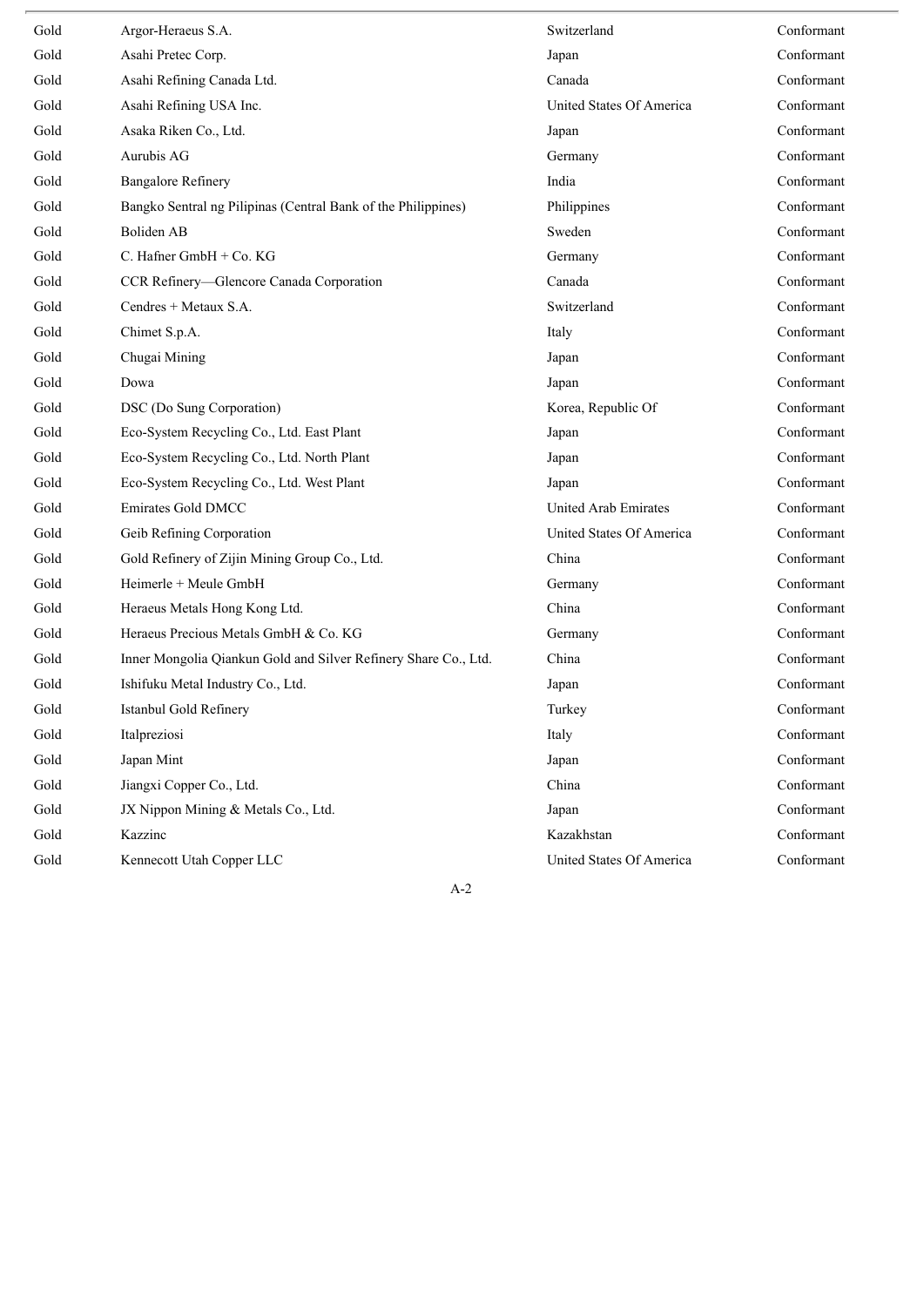| Gold | KGHM Polska Miedz Spolka Akcyjna                            | Poland                   | Conformant |
|------|-------------------------------------------------------------|--------------------------|------------|
| Gold | Kojima Chemicals Co., Ltd.                                  | Japan                    | Conformant |
| Gold | Korea Zinc Co., Ltd.                                        | Korea, Republic Of       | Conformant |
| Gold | L'Orfebre S.A.                                              | Andorra                  | Conformant |
| Gold | LS-NIKKO Copper Inc.                                        | Korea, Republic Of       | Conformant |
| Gold | LT Metal Ltd.                                               | Korea, Republic Of       | Conformant |
| Gold | Marsam Metals                                               | <b>Brazil</b>            | Conformant |
| Gold | Materion                                                    | United States Of America | Conformant |
| Gold | Matsuda Sangyo Co., Ltd.                                    | Japan                    | Conformant |
| Gold | Metal Concentrators SA (Pty) Ltd.                           | South Africa             | Conformant |
| Gold | Metalor Technologies (Hong Kong) Ltd.                       | China                    | Conformant |
| Gold | Metalor Technologies (Singapore) Pte., Ltd.                 | Singapore                | Conformant |
| Gold | Metalor Technologies (Suzhou) Ltd.                          | China                    | Conformant |
| Gold | Metalor Technologies S.A.                                   | Switzerland              | Conformant |
| Gold | Metalor USA Refining Corporation                            | United States Of America | Conformant |
| Gold | Metalurgica Met-Mex Penoles S.A. De C.V.                    | Mexico                   | Conformant |
| Gold | Mitsubishi Materials Corporation                            | Japan                    | Conformant |
| Gold | Mitsui Mining and Smelting Co., Ltd.                        | Japan                    | Conformant |
| Gold | MMTC-PAMP India Pvt., Ltd.                                  | India                    | Conformant |
| Gold | Nadir Metal Rafineri San. Ve Tic. A.S.                      | Turkey                   | Conformant |
| Gold | Navoi Mining and Metallurgical Combinat                     | Uzbekistan               | Conformant |
| Gold | NH Recytech Company                                         | Korea, Republic Of       | Conformant |
| Gold | Nihon Material Co., Ltd.                                    | Japan                    | Conformant |
| Gold | Ogussa Osterreichische Gold- und Silber-Scheideanstalt GmbH | Austria                  | Conformant |
| Gold | Ohura Precious Metal Industry Co., Ltd.                     | Japan                    | Conformant |
| Gold | PAMP S.A.                                                   | Switzerland              | Conformant |
| Gold | Planta Recuperadora de Metales SpA                          | Chile                    | Conformant |
| Gold | PT Aneka Tambang (Persero) Tbk                              | Indonesia                | Conformant |
| Gold | PX Precinox S.A.                                            | Switzerland              | Conformant |
| Gold | Rand Refinery (Pty) Ltd.                                    | South Africa             | Conformant |
| Gold | REMONDIS PMR B.V.                                           | Netherlands              | Conformant |
| Gold | Royal Canadian Mint                                         | Canada                   | Conformant |
| Gold | <b>SAAMP</b>                                                | France                   | Conformant |
| Gold | Safimet S.p.A                                               | Italy                    | Conformant |
| Gold | SAFINA A.S.                                                 | Czechia                  | Conformant |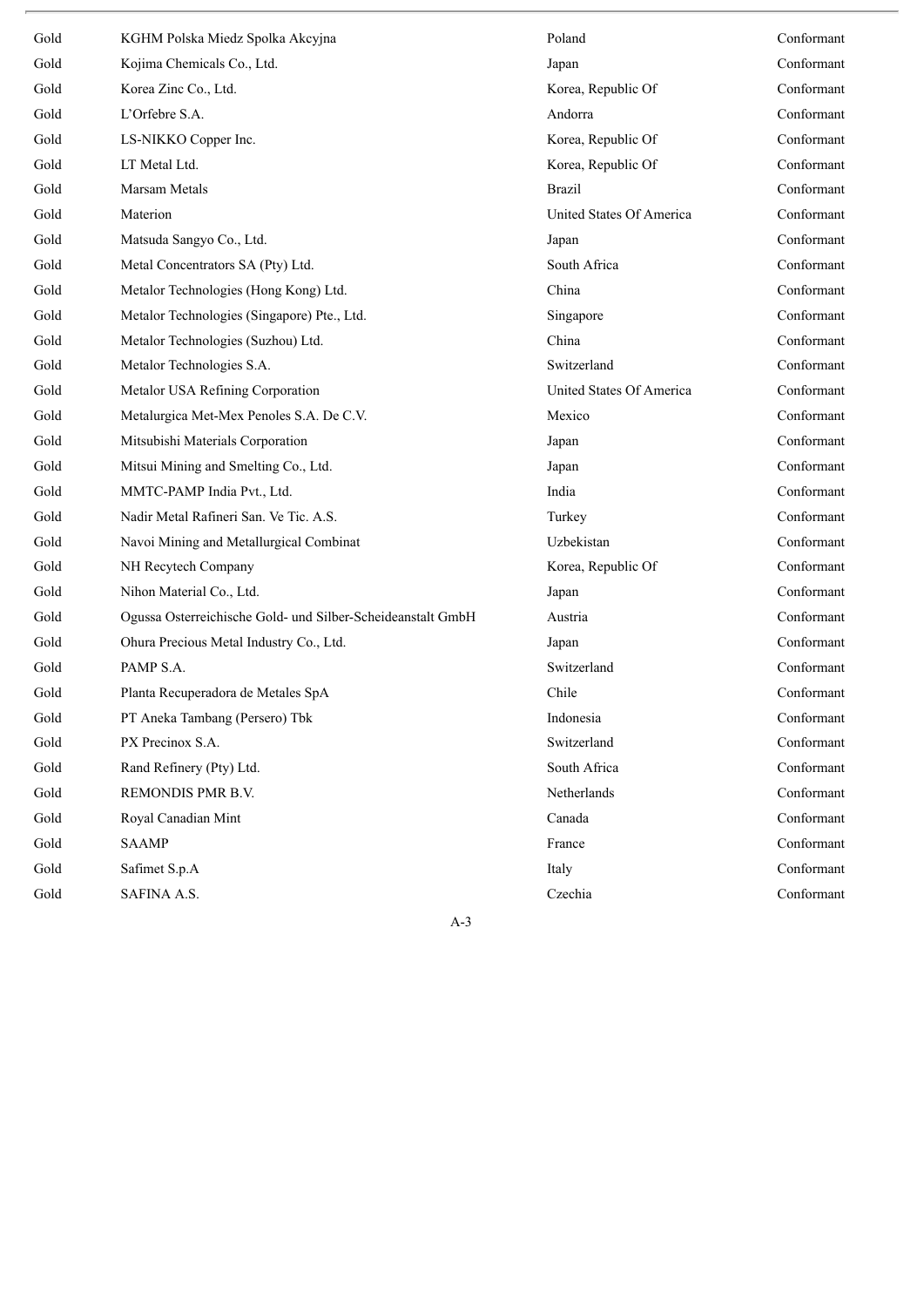| Gold | <b>Samduck Precious Metals</b>                      | Korea, Republic Of        | Conformant                     |
|------|-----------------------------------------------------|---------------------------|--------------------------------|
| Gold | SEMPSA Joyeria Plateria S.A.                        | Spain                     | Conformant                     |
| Gold | Shandong Zhaojin Gold & Silver Refinery Co., Ltd.   | China                     | Conformant                     |
| Gold | Sichuan Tianze Precious Metals Co., Ltd.            | China                     | Conformant                     |
| Gold | Singway Technology Co., Ltd.                        | Taiwan, Province Of China | Conformant                     |
| Gold | Solar Applied Materials Technology Corp.            | Taiwan, Province Of China | Conformant                     |
| Gold | Sumitomo Metal Mining Co., Ltd.                     | Japan                     | Conformant                     |
| Gold | SungEel HiMetal Co., Ltd.                           | Korea, Republic Of        | Conformant                     |
| Gold | T.C.A S.p.A                                         | Italy                     | Conformant                     |
| Gold | Tanaka Kikinzoku Kogyo K.K.                         | Japan                     | Conformant                     |
| Gold | The Refinery of Shandong Gold Mining Co., Ltd.      | China                     | Conformant                     |
| Gold | Tokuriki Honten Co., Ltd.                           | Japan                     | Conformant                     |
| Gold | TOO Tau-Ken-Altyn                                   | Kazakhstan                | Conformant                     |
| Gold | Torecom                                             | Korea, Republic Of        | Conformant                     |
| Gold | Umicore Precious Metals Thailand                    | Thailand                  | Conformant                     |
| Gold | Umicore S.A. Business Unit Precious Metals Refining | Belgium                   | Conformant                     |
| Gold | United Precious Metal Refining, Inc.                | United States Of America  | Conformant                     |
| Gold | Valcambi S.A.                                       | Switzerland               | Conformant                     |
| Gold | Western Australian Mint (T/a The Perth Mint)        | Australia                 | Conformant                     |
| Gold | WIELAND Edelmetalle GmbH                            | Germany                   | Conformant                     |
| Gold | Yamakin Co., Ltd.                                   | Japan                     | Conformant                     |
| Gold | Yokohama Metal Co., Ltd.                            | Japan                     | Conformant                     |
| Gold | Zhongyuan Gold Smelter of Zhongjin Gold Corporation | China                     | Conformant                     |
| Gold | Abington Reldan Metals, LLC                         | United States Of America  | Active                         |
| Gold | Alexy Metals                                        | United States Of America  | Active                         |
| Gold | Augmont Enterprises Private Limited                 | India                     | Active                         |
| Gold | C.I Metales Procesados Industriales SAS             | Colombia                  | Active                         |
| Gold | GCC Gujrat Gold Centre Pvt. Ltd.                    | India                     | Active                         |
| Gold | Sancus ZFS (L'Orfebre, SA)                          | Colombia                  | Active                         |
| Gold | WEEEREFINING                                        | France                    | Active                         |
| Gold | ABC Refinery Pty Ltd.                               | Australia                 | On Smelter<br>Look-up Tab Only |
| Gold | African Gold Refinery                               | Uganda                    | On Smelter                     |

Look-up Tab Only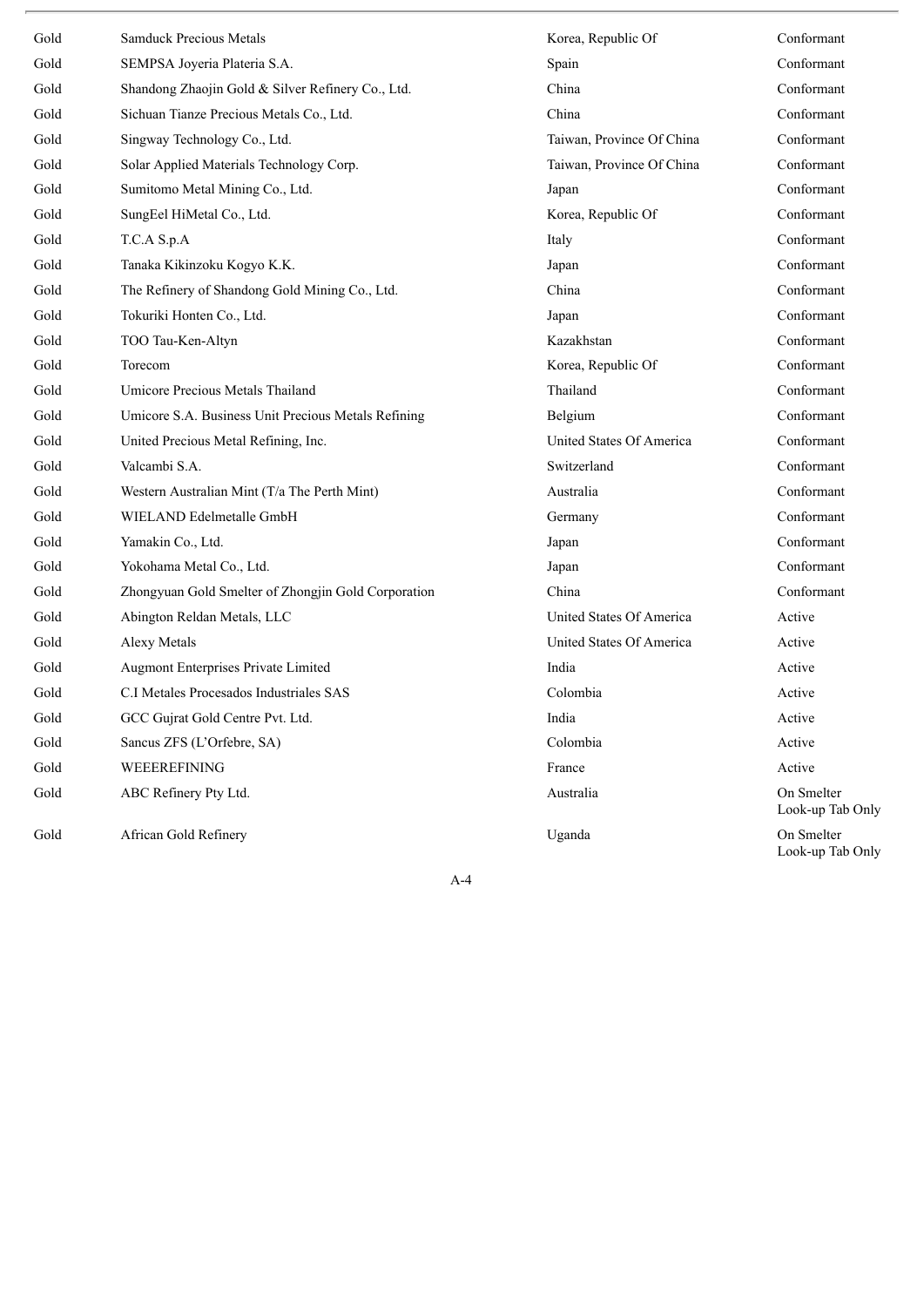| Gold | Atasay Kuyumculuk Sanayi Ve Ticaret A.S.                | Turkey               | On Smelter<br>Look-up Tab Only |
|------|---------------------------------------------------------|----------------------|--------------------------------|
| Gold | AU Traders and Refiners                                 | South Africa         | On Smelter<br>Look-up Tab Only |
| Gold | Caridad                                                 | Mexico               | On Smelter<br>Look-up Tab Only |
| Gold | CGR Metalloys Pvt Ltd.                                  | India                | On Smelter<br>Look-up Tab Only |
| Gold | Daye Non-Ferrous Metals Mining Ltd.                     | China                | On Smelter<br>Look-up Tab Only |
| Gold | Degussa Sonne / Mond Goldhandel GmbH                    | Germany              | On Smelter<br>Look-up Tab Only |
| Gold | Dijllah Gold Refinery FZC                               | United Arab Emirates | On Smelter<br>Look-up Tab Only |
| Gold | Emerald Jewel Industry India Limited (Unit 1)           | India                | On Smelter<br>Look-up Tab Only |
| Gold | Emerald Jewel Industry India Limited (Unit 2)           | India                | On Smelter<br>Look-up Tab Only |
| Gold | Emerald Jewel Industry India Limited (Unit 3)           | India                | On Smelter<br>Look-up Tab Only |
| Gold | Emerald Jewel Industry India Limited (Unit 4)           | India                | On Smelter<br>Look-up Tab Only |
| Gold | Fidelity Printers and Refiners Ltd.                     | Zimbabwe             | On Smelter<br>Look-up Tab Only |
| Gold | Fujairah Gold FZC                                       | United Arab Emirates | On Smelter<br>Look-up Tab Only |
| Gold | Gold Coast Refinery                                     | Ghana                | On Smelter<br>Look-up Tab Only |
| Gold | Great Wall Precious Metals Co., Ltd. of CBPM            | China                | On Smelter<br>Look-up Tab Only |
| Gold | Guangdong Jinding Gold Limited                          | China                | On Smelter<br>Look-up Tab Only |
| Gold | Guoda Safina High-Tech Environmental Refinery Co., Ltd. | China                | On Smelter<br>Look-up Tab Only |
| Gold | Hangzhou Fuchunjiang Smelting Co., Ltd.                 | China                | On Smelter<br>Look-up Tab Only |
| Gold | Hunan Chenzhou Mining Co., Ltd.                         | China                | On Smelter<br>Look-up Tab Only |
| Gold | Hunan Guiyang yinxing Nonferrous Smelting Co., Ltd.     | China                | On Smelter<br>Look-up Tab Only |
| Gold | HwaSeong CJ CO., LTD.                                   | Korea, Republic Of   | On Smelter<br>Look-up Tab Only |
| Gold | <b>Industrial Refining Company</b>                      | Belgium              | On Smelter<br>Look-up Tab Only |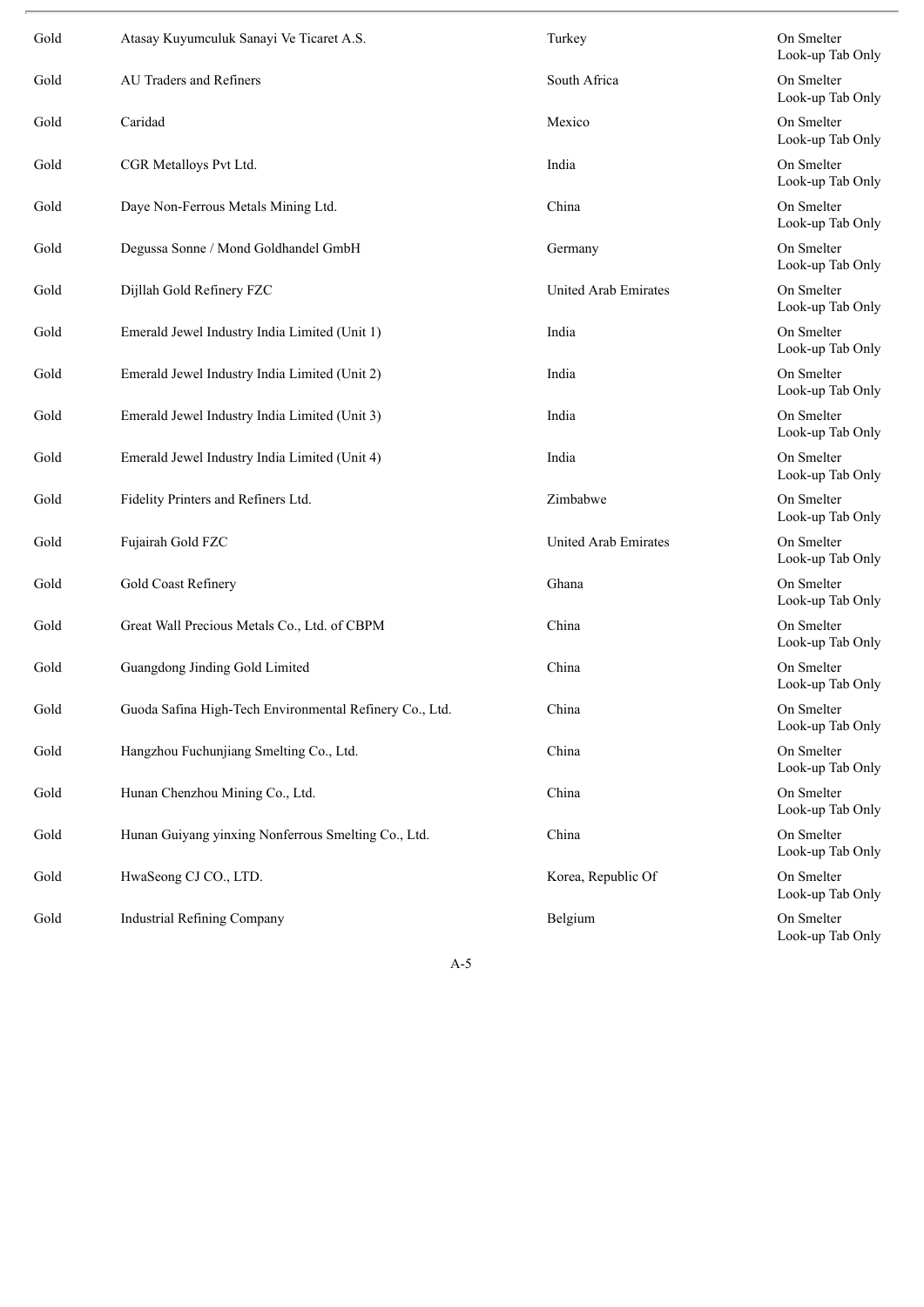| Gold | <b>International Precious Metal Refiners</b>                                   | United Arab Emirates      | On Smelter<br>Look-up Tab Only |
|------|--------------------------------------------------------------------------------|---------------------------|--------------------------------|
| Gold | JALAN & Company                                                                | India                     | On Smelter<br>Look-up Tab Only |
| Gold | JSC Ekaterinburg Non-Ferrous Metal Processing Plant                            | Russian Federation        | On Smelter<br>Look-up Tab Only |
| Gold | <b>JSC</b> Uralelectromed                                                      | Russian Federation        | On Smelter<br>Look-up Tab Only |
| Gold | K.A. Rasmussen                                                                 | Norway                    | On Smelter<br>Look-up Tab Only |
| Gold | Kaloti Precious Metals                                                         | United Arab Emirates      | On Smelter<br>Look-up Tab Only |
| Gold | Kazakhmys Smelting LLC                                                         | Kazakhstan                | On Smelter<br>Look-up Tab Only |
| Gold | Kundan Care Products Ltd.                                                      | India                     | On Smelter<br>Look-up Tab Only |
| Gold | Kyrgyzaltyn JSC                                                                | Kyrgyzstan                | On Smelter<br>Look-up Tab Only |
| Gold | Kyshtym Copper-Electrolytic Plant ZAO                                          | <b>Russian Federation</b> | On Smelter<br>Look-up Tab Only |
| Gold | L'azurde Company For Jewelry                                                   | Saudi Arabia              | On Smelter<br>Look-up Tab Only |
| Gold | Lingbao Gold Co., Ltd.                                                         | China                     | On Smelter<br>Look-up Tab Only |
| Gold | Lingbao Jinyuan Tonghui Refinery Co., Ltd.                                     | China                     | On Smelter<br>Look-up Tab Only |
| Gold | Luoyang Zijin Yinhui Gold Refinery Co., Ltd.                                   | China                     | On Smelter<br>Look-up Tab Only |
| Gold | MD Overseas                                                                    | India                     | On Smelter<br>Look-up Tab Only |
| Gold | Metallix Refining Inc.                                                         | United States Of America  | On Smelter<br>Look-up Tab Only |
| Gold | Modeltech Sdn Bhd                                                              | Malaysia                  | On Smelter<br>Look-up Tab Only |
| Gold | Morris and Watson                                                              | New Zealand               | On Smelter<br>Look-up Tab Only |
| Gold | Moscow Special Alloys Processing Plant                                         | Russian Federation        | On Smelter<br>Look-up Tab Only |
| Gold | OJSC "The Gulidov Krasnoyarsk Non-Ferrous Metals Plant" (OJSC<br>Krastsvetmet) | Russian Federation        | On Smelter<br>Look-up Tab Only |
| Gold | <b>OJSC Novosibirsk Refinery</b>                                               | Russian Federation        | On Smelter<br>Look-up Tab Only |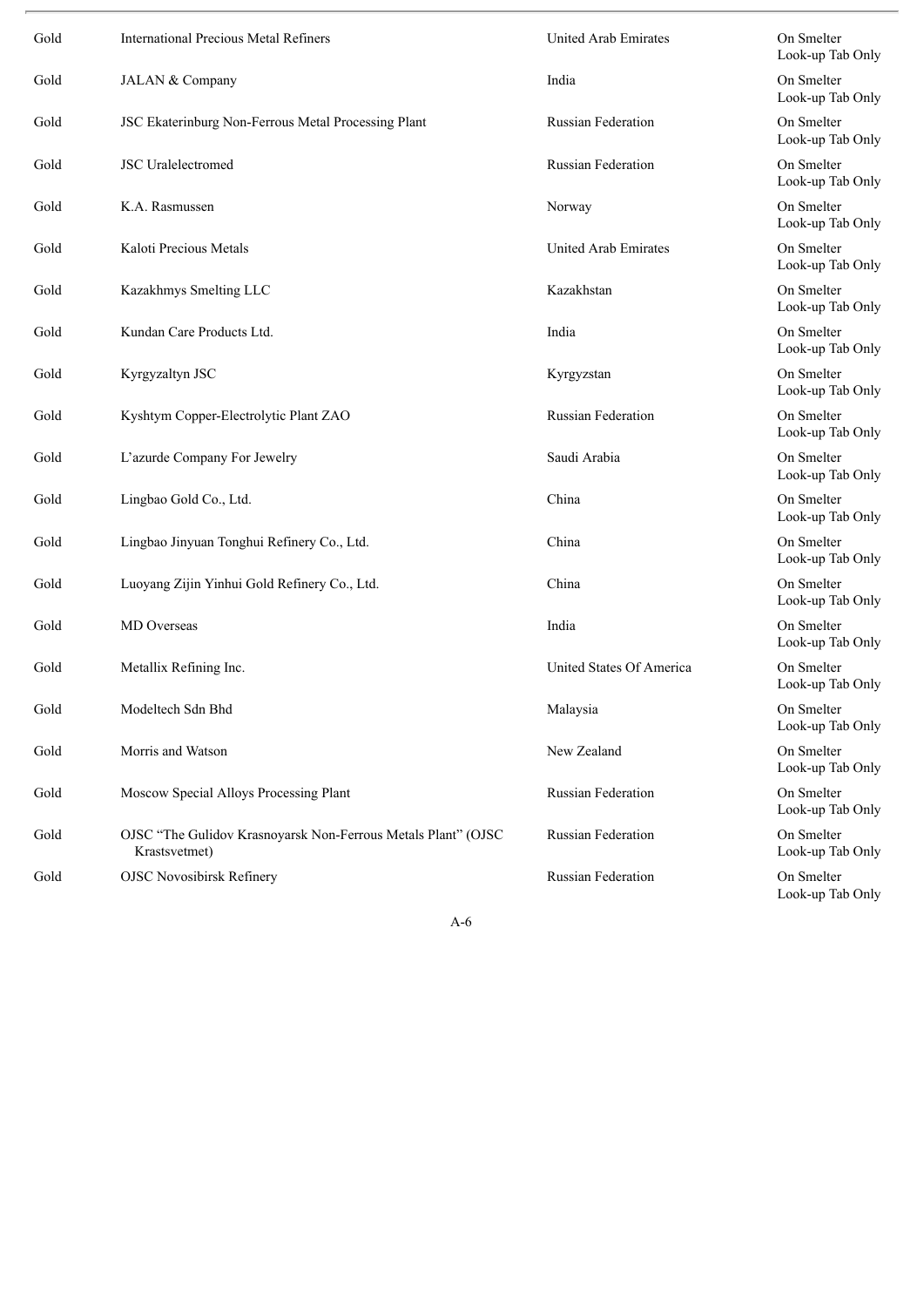| Gold     | Pease & Curren                                                       | United States Of America | On Smelter<br>Look-up Tab Only |
|----------|----------------------------------------------------------------------|--------------------------|--------------------------------|
| Gold     | Penglai Penggang Gold Industry Co., Ltd.                             | China                    | On Smelter<br>Look-up Tab Only |
| Gold     | Prioksky Plant of Non-Ferrous Metals                                 | Russian Federation       | On Smelter<br>Look-up Tab Only |
| Gold     | QG Refining, LLC                                                     | United States Of America | On Smelter<br>Look-up Tab Only |
| Gold     | Refinery of Seemine Gold Co., Ltd.                                   | China                    | On Smelter<br>Look-up Tab Only |
| Gold     | Sabin Metal Corp.                                                    | United States Of America | On Smelter<br>Look-up Tab Only |
| Gold     | Sai Refinery                                                         | India                    | On Smelter<br>Look-up Tab Only |
| Gold     | Samwon Metals Corp.                                                  | Korea, Republic Of       | On Smelter<br>Look-up Tab Only |
| Gold     | Sellem Industries Ltd.                                               | Mauritania               | On Smelter<br>Look-up Tab Only |
| Gold     | Shandong Humon Smelting Co., Ltd.                                    | China                    | On Smelter<br>Look-up Tab Only |
| Gold     | Shandong Tiancheng Biological Gold Industrial Co., Ltd.              | China                    | On Smelter<br>Look-up Tab Only |
| Gold     | Shenzhen Zhonghenglong Real Industry Co., Ltd.                       | China                    | On Smelter<br>Look-up Tab Only |
| Gold     | Shirpur Gold Refinery Ltd.                                           | India                    | On Smelter<br>Look-up Tab Only |
| Gold     | SOE Shyolkovsky Factory of Secondary Precious Metals                 | Russian Federation       | On Smelter<br>Look-up Tab Only |
| Gold     | Sovereign Metals                                                     | India                    | On Smelter<br>Look-up Tab Only |
| Gold     | State Research Institute Center for Physical Sciences and Technology | Lithuania                | On Smelter<br>Look-up Tab Only |
| Gold     | Sudan Gold Refinery                                                  | Sudan                    | On Smelter<br>Look-up Tab Only |
| Gold     | Super Dragon Technology Co., Ltd.                                    | China                    | On Smelter<br>Look-up Tab Only |
| Gold     | Tongling Nonferrous Metals Group Co., Ltd.                           | China                    | On Smelter<br>Look-up Tab Only |
| Gold     | Value Trading                                                        | Belgium                  | On Smelter<br>Look-up Tab Only |
| Gold     | Yunnan Copper Industry Co., Ltd.                                     | China                    | On Smelter<br>Look-up Tab Only |
| Tantalum | Changsha South Tantalum Niobium Co., Ltd.                            | China                    | Conformant                     |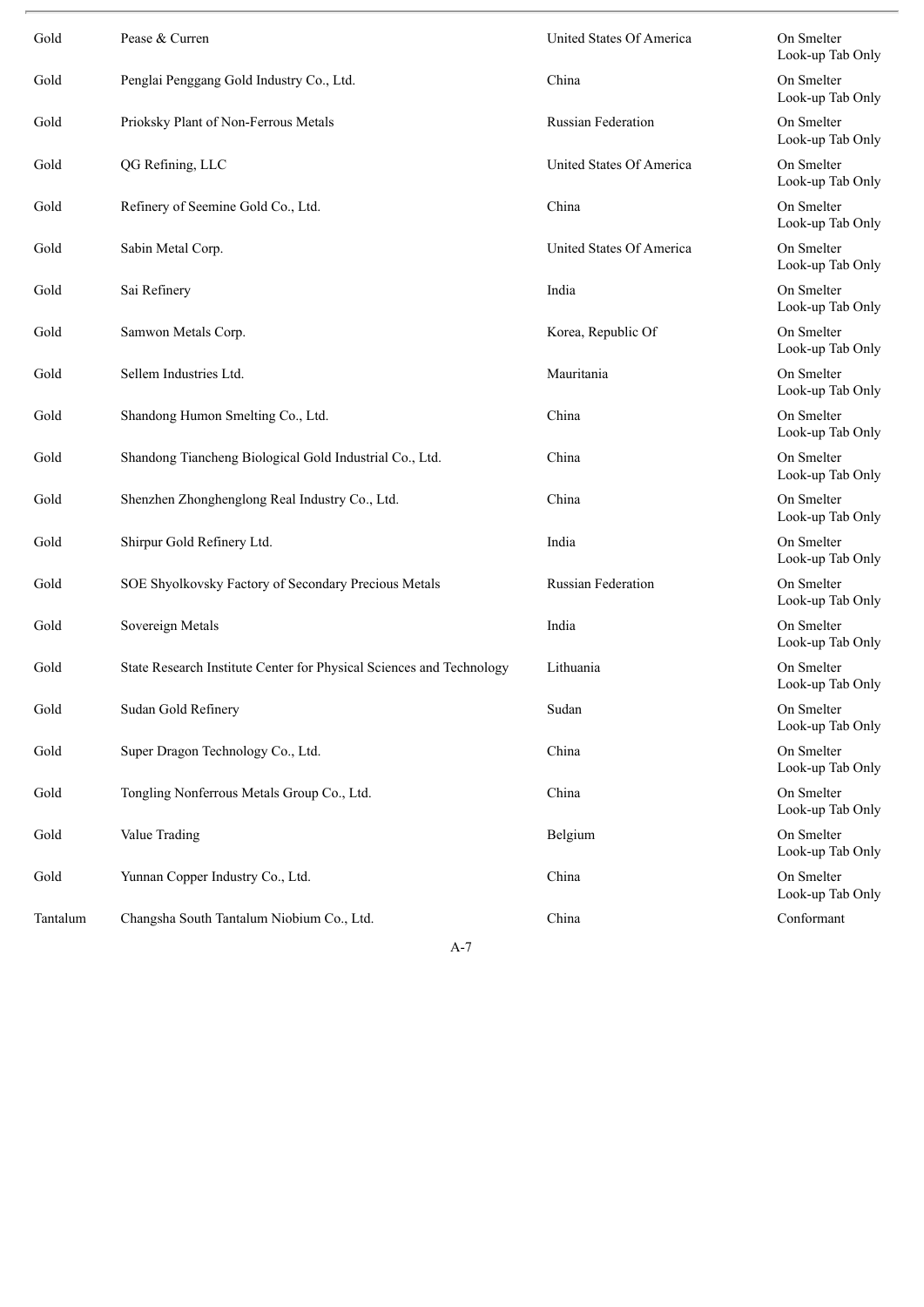| Tantalum | D Block Metals, LLC                               | United States Of America  | Conformant |
|----------|---------------------------------------------------|---------------------------|------------|
| Tantalum | F&X Electro-Materials Ltd.                        | China                     | Conformant |
| Tantalum | FIR Metals & Resource Ltd.                        | China                     | Conformant |
| Tantalum | Global Advanced Metals Aizu                       | Japan                     | Conformant |
| Tantalum | Global Advanced Metals Boyertown                  | United States Of America  | Conformant |
| Tantalum | Guangdong Zhiyuan New Material Co., Ltd.          | China                     | Conformant |
| Tantalum | H.C. Starck Co., Ltd.                             | Thailand                  | Conformant |
| Tantalum | H.C. Starck Hermsdorf GmbH                        | Germany                   | Conformant |
| Tantalum | H.C. Starck Inc.                                  | United States Of America  | Conformant |
| Tantalum | H.C. Starck Ltd.                                  | Japan                     | Conformant |
| Tantalum | H.C. Starck Smelting GmbH & Co. KG                | Germany                   | Conformant |
| Tantalum | H.C. Starck Tantalum and Niobium GmbH             | Germany                   | Conformant |
| Tantalum | Hengyang King Xing Lifeng New Materials Co., Ltd. | China                     | Conformant |
| Tantalum | Jiangxi Dinghai Tantalum & Niobium Co., Ltd.      | China                     | Conformant |
| Tantalum | Jiangxi Tuohong New Raw Material                  | China                     | Conformant |
| Tantalum | JiuJiang JinXin Nonferrous Metals Co., Ltd.       | China                     | Conformant |
| Tantalum | Jiujiang Tanbre Co., Ltd.                         | China                     | Conformant |
| Tantalum | Jiujiang Zhongao Tantalum & Niobium Co., Ltd.     | China                     | Conformant |
| Tantalum | <b>KEMET Blue Metals</b>                          | Mexico                    | Conformant |
| Tantalum | LSM Brasil S.A.                                   | <b>Brazil</b>             | Conformant |
| Tantalum | Metallurgical Products India Pvt., Ltd.           | India                     | Conformant |
| Tantalum | Mineracao Taboca S.A.                             | <b>Brazil</b>             | Conformant |
| Tantalum | Mitsui Mining and Smelting Co., Ltd.              | Japan                     | Conformant |
| Tantalum | Ningxia Orient Tantalum Industry Co., Ltd.        | China                     | Conformant |
| Tantalum | <b>NPM Silmet AS</b>                              | Estonia                   | Conformant |
| Tantalum | QuantumClean                                      | United States Of America  | Conformant |
| Tantalum | Resind Industria e Comercio Ltda.                 | Brazil                    | Conformant |
| Tantalum | Solikamsk Magnesium Works OAO                     | <b>Russian Federation</b> | Conformant |
| Tantalum | Taki Chemical Co., Ltd.                           | Japan                     | Conformant |
| Tantalum | Telex Metals                                      | United States Of America  | Conformant |
| Tantalum | Ulba Metallurgical Plant JSC                      | Kazakhstan                | Conformant |
| Tantalum | XinXing HaoRong Electronic Material Co., Ltd.     | China                     | Conformant |
| Tantalum | Yancheng Jinye New Material Technology Co., Ltd.  | China                     | Conformant |
| Tantalum | Yanling Jincheng Tantalum & Niobium Co., Ltd.     | China                     | Conformant |
| Tin      | Alpha                                             | United States Of America  | Conformant |
| Tin      | Chenzhou Yunxiang Mining and Metallurgy Co., Ltd. | China                     | Conformant |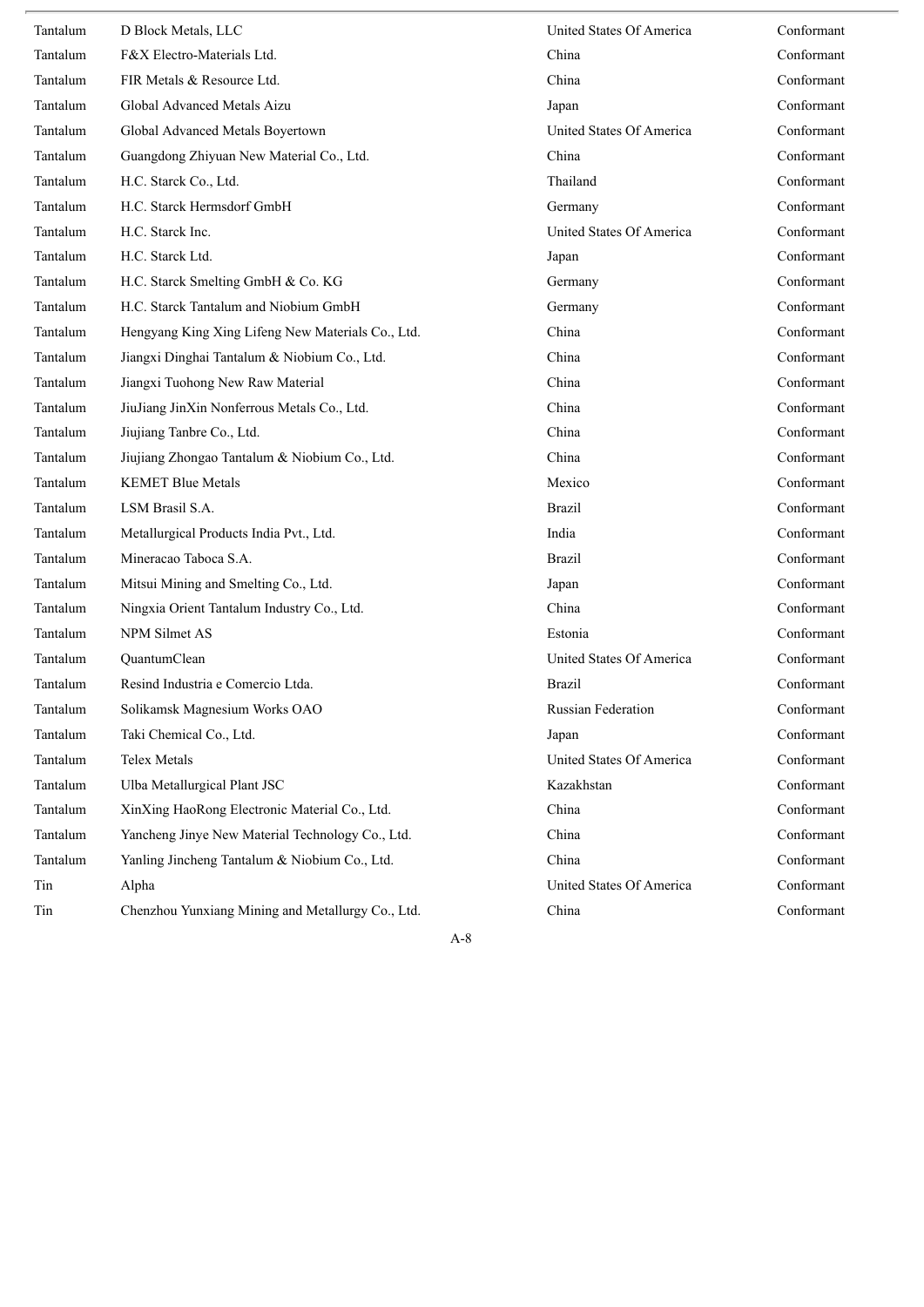| Tin | Chifeng Dajingzi Tin Industry Co., Ltd.        | China                            | Conformant |
|-----|------------------------------------------------|----------------------------------|------------|
| Tin | China Tin Group Co., Ltd.                      | China                            | Conformant |
| Tin | <b>CRM</b> Synergies                           | Spain                            | Conformant |
| Tin | Dowa                                           | Japan                            | Conformant |
| Tin | <b>EM Vinto</b>                                | Bolivia (Plurinational State Of) | Conformant |
| Tin | Estanho de Rondonia S.A.                       | <b>Brazil</b>                    | Conformant |
| Tin | Fabrica Auricchio Industria e Comercio Ltda.   | <b>Brazil</b>                    | Conformant |
| Tin | Fenix Metals                                   | Poland                           | Conformant |
| Tin | Gejiu Non-Ferrous Metal Processing Co., Ltd.   | China                            | Conformant |
| Tin | Gejiu Yunxin Nonferrous Electrolysis Co., Ltd. | China                            | Conformant |
| Tin | Gejiu Zili Mining And Metallurgy Co., Ltd.     | China                            | Conformant |
| Tin | Guangdong Hanhe Non-Ferrous Metal Co., Ltd.    | China                            | Conformant |
| Tin | Jiangxi New Nanshan Technology Ltd.            | China                            | Conformant |
| Tin | Luna Smelter, Ltd.                             | Rwanda                           | Conformant |
| Tin | Ma'anshan Weitai Tin Co., Ltd.                 | China                            | Conformant |
| Tin | Magnu's Minerais Metais e Ligas Ltda.          | <b>Brazil</b>                    | Conformant |
| Tin | Malaysia Smelting Corporation (MSC)            | Malaysia                         | Conformant |
| Tin | Metallic Resources, Inc.                       | United States Of America         | Conformant |
| Tin | Metallo Belgium N.V.                           | Belgium                          | Conformant |
| Tin | Metallo Spain S.L.U.                           | Spain                            | Conformant |
| Tin | Mineracao Taboca S.A.                          | <b>Brazil</b>                    | Conformant |
| Tin | Minsur                                         | Peru                             | Conformant |
| Tin | Mitsubishi Materials Corporation               | Japan                            | Conformant |
| Tin | Novosibirsk Processing Plant Ltd.              | <b>Russian Federation</b>        | Conformant |
| Tin | O.M. Manufacturing (Thailand) Co., Ltd.        | Thailand                         | Conformant |
| Tin | O.M. Manufacturing Philippines, Inc.           | Philippines                      | Conformant |
| Tin | Operaciones Metalurgicas S.A.                  | Bolivia (Plurinational State Of) | Conformant |
| Tin | PT Artha Cipta Langgeng                        | Indonesia                        | Conformant |
| Tin | PT ATD Makmur Mandiri Jaya                     | Indonesia                        | Conformant |
| Tin | PT Babel Inti Perkasa                          | Indonesia                        | Conformant |
| Tin | PT Babel Surya Alam Lestari                    | Indonesia                        | Conformant |
| Tin | PT Bangka Serumpun                             | Indonesia                        | Conformant |
| Tin | PT Bukit Timah                                 | Indonesia                        | Conformant |
| Tin | PT Cipta Persada Mulia                         | Indonesia                        | Conformant |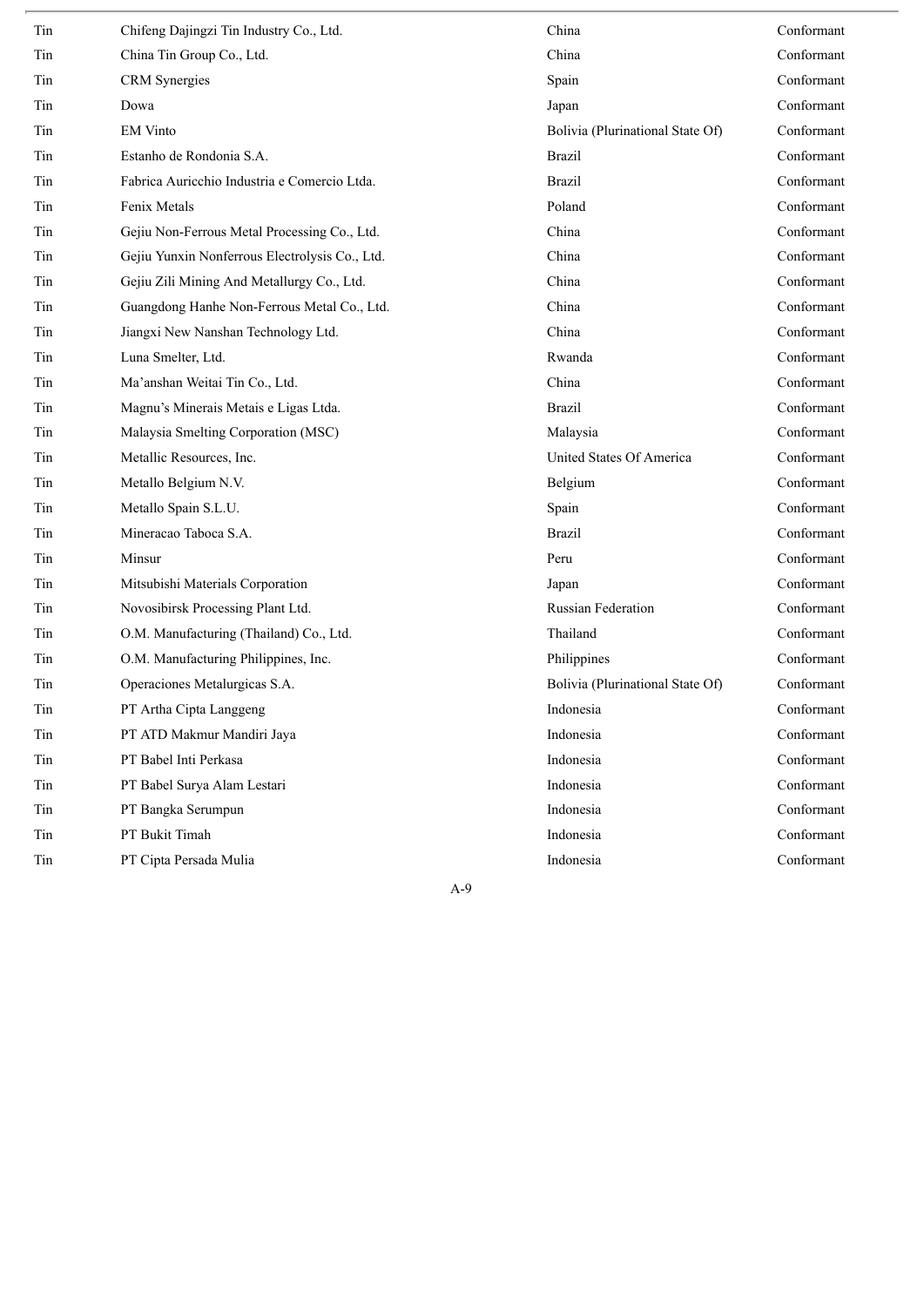| Tin | PT Menara Cipta Mulia                                                                                    | Indonesia                 | Conformant                     |
|-----|----------------------------------------------------------------------------------------------------------|---------------------------|--------------------------------|
| Tin | PT Mitra Stania Prima                                                                                    | Indonesia                 | Conformant                     |
| Tin | PT Prima Timah Utama                                                                                     | Indonesia                 | Conformant                     |
| Tin | PT Rajawali Rimba Perkasa                                                                                | Indonesia                 | Conformant                     |
| Tin | PT Refined Bangka Tin                                                                                    | Indonesia                 | Conformant                     |
| Tin | PT Sariwiguna Binasentosa                                                                                | Indonesia                 | Conformant                     |
| Tin | PT Stanindo Inti Perkasa                                                                                 | Indonesia                 | Conformant                     |
| Tin | PT Timah Tbk Kundur                                                                                      | Indonesia                 | Conformant                     |
| Tin | PT Timah Tbk Mentok                                                                                      | Indonesia                 | Conformant                     |
| Tin | PT Tinindo Inter Nusa                                                                                    | Indonesia                 | Conformant                     |
| Tin | Resind Industria e Comercio Ltda.                                                                        | <b>Brazil</b>             | Conformant                     |
| Tin | Rui Da Hung                                                                                              | Taiwan, Province Of China | Conformant                     |
| Tin | Soft Metais Ltda.                                                                                        | <b>Brazil</b>             | Conformant                     |
| Tin | Thaisarco                                                                                                | Thailand                  | Conformant                     |
| Tin | Tin Technology & Refining                                                                                | United States Of America  | Conformant                     |
| Tin | White Solder Metalurgia e Mineracao Ltda.                                                                | <b>Brazil</b>             | Conformant                     |
| Tin | Yunnan Chengfeng Non-ferrous Metals Co., Ltd.                                                            | China                     | Conformant                     |
| Tin | Yunnan Tin Company Limited                                                                               | China                     | Conformant                     |
| Tin | CRM Fundicao De Metais E Comercio De Equipamentos Eletronicos Do<br><b>Brasil</b> Ltda                   | <b>Brazil</b>             | Active                         |
| Tin | CV Venus Inti Perkasa                                                                                    | Indonesia                 | Active                         |
| Tin | PT Aries Kencana Sejahtera                                                                               | Indonesia                 | Active                         |
| Tin | PT Mitra Sukses Globalindo                                                                               | Indonesia                 | Active                         |
| Tin | PT Sukses Inti Makmur                                                                                    | Indonesia                 | Active                         |
| Tin | PT Timah Nusantara                                                                                       | Indonesia                 | Active                         |
| Tin | Super Ligas                                                                                              | <b>Brazil</b>             | Active                         |
| Tin | An Vinh Joint Stock Mineral Processing Company                                                           | Viet Nam                  | On Smelter<br>Look-up Tab Only |
| Tin | Dongguan CiEXPO Environmental Engineering Co., Ltd.                                                      | China                     | On Smelter<br>Look-up Tab Only |
| Tin | Electro-Mechanical Facility of the Cao Bang Minerals & Metallurgy Joint Viet Nam<br><b>Stock Company</b> |                           | On Smelter<br>Look-up Tab Only |
| Tin | Gejiu City Fuxiang Industry and Trade Co., Ltd.                                                          | China                     | On Smelter<br>Look-up Tab Only |
| Tin | Gejiu Kai Meng Industry and Trade LLC                                                                    | China                     | On Smelter<br>Look-up Tab Only |
| Tin | Melt Metais e Ligas S.A.                                                                                 | <b>Brazil</b>             | On Smelter<br>Look-up Tab Only |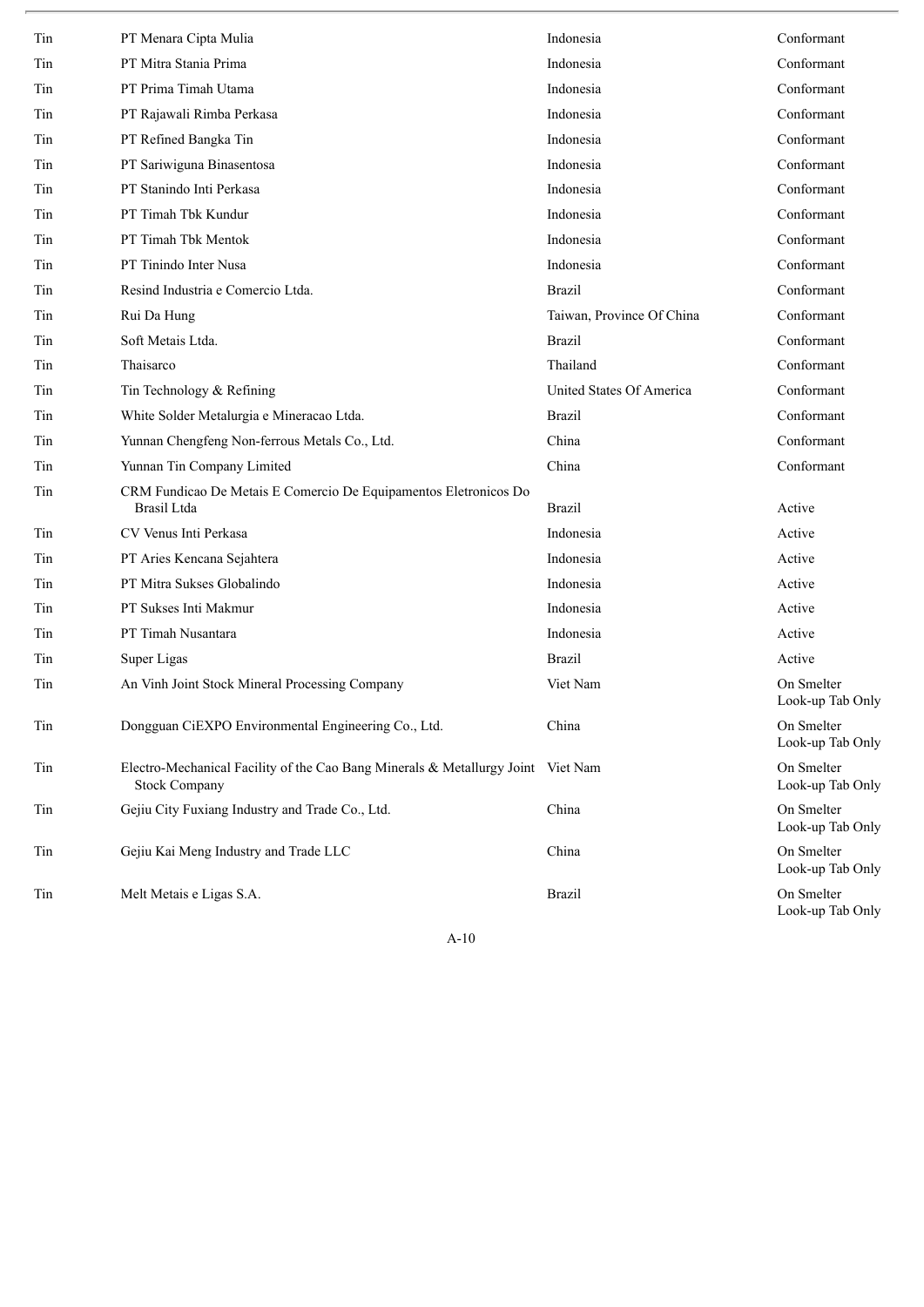| Tin      | Modeltech Sdn Bhd                                  | Malaysia                 | On Smelter<br>Look-up Tab Only |
|----------|----------------------------------------------------|--------------------------|--------------------------------|
| Tin      | Nghe Tinh Non-Ferrous Metals Joint Stock Company   | Viet Nam                 | On Smelter<br>Look-up Tab Only |
| Tin      | Pongpipat Company Limited                          | Myanmar                  | On Smelter<br>Look-up Tab Only |
| Tin      | Precious Minerals and Smelting Limited             | India                    | On Smelter<br>Look-up Tab Only |
| Tin      | PT Belitung Industri Sejahtera                     | Indonesia                | On Smelter<br>Look-up Tab Only |
| Tin      | PT Panca Mega Persada                              | Indonesia                | On Smelter<br>Look-up Tab Only |
| Tin      | PT Tirus Putra Mandiri                             | Indonesia                | On Smelter<br>Look-up Tab Only |
| Tin      | PT Tommy Utama                                     | Indonesia                | On Smelter<br>Look-up Tab Only |
| Tin      | Tuyen Quang Non-Ferrous Metals Joint Stock Company | Viet Nam                 | On Smelter<br>Look-up Tab Only |
| Tin      | VQB Mineral and Trading Group JSC                  | Viet Nam                 | On Smelter<br>Look-up Tab Only |
| Tin      | Yunnan Yunfan Non-ferrous Metals Co., Ltd.         | China                    | On Smelter<br>Look-up Tab Only |
| Tungsten | A.L.M.T. Corp.                                     | Japan                    | Conformant                     |
| Tungsten | <b>ACL Metais Eireli</b>                           | <b>Brazil</b>            | Conformant                     |
| Tungsten | Asia Tungsten Products Vietnam Ltd.                | Viet Nam                 | Conformant                     |
| Tungsten | Chenzhou Diamond Tungsten Products Co., Ltd.       | China                    | Conformant                     |
| Tungsten | China Molybdenum Co., Ltd.                         | China                    | Conformant                     |
| Tungsten | Chongyi Zhangyuan Tungsten Co., Ltd.               | China                    | Conformant                     |
| Tungsten | Cronimet Brasil Ltda                               | <b>Brazil</b>            | Conformant                     |
| Tungsten | Fujian Ganmin RareMetal Co., Ltd.                  | China                    | Conformant                     |
| Tungsten | Fujian Xinlu Tungsten                              | China                    | Conformant                     |
| Tungsten | Ganzhou Haichuang Tungsten Co., Ltd.               | China                    | Conformant                     |
| Tungsten | Ganzhou Huaxing Tungsten Products Co., Ltd.        | China                    | Conformant                     |
| Tungsten | Ganzhou Jiangwu Ferrotungsten Co., Ltd.            | China                    | Conformant                     |
| Tungsten | Ganzhou Seadragon W & Mo Co., Ltd.                 | China                    | Conformant                     |
| Tungsten | GEM Co., Ltd.                                      | China                    | Conformant                     |
| Tungsten | Global Tungsten & Powders Corp.                    | United States Of America | Conformant                     |
| Tungsten | Guangdong Xianglu Tungsten Co., Ltd.               | China                    | Conformant                     |
| Tungsten | H.C. Starck Smelting GmbH & Co. KG                 | Germany                  | Conformant                     |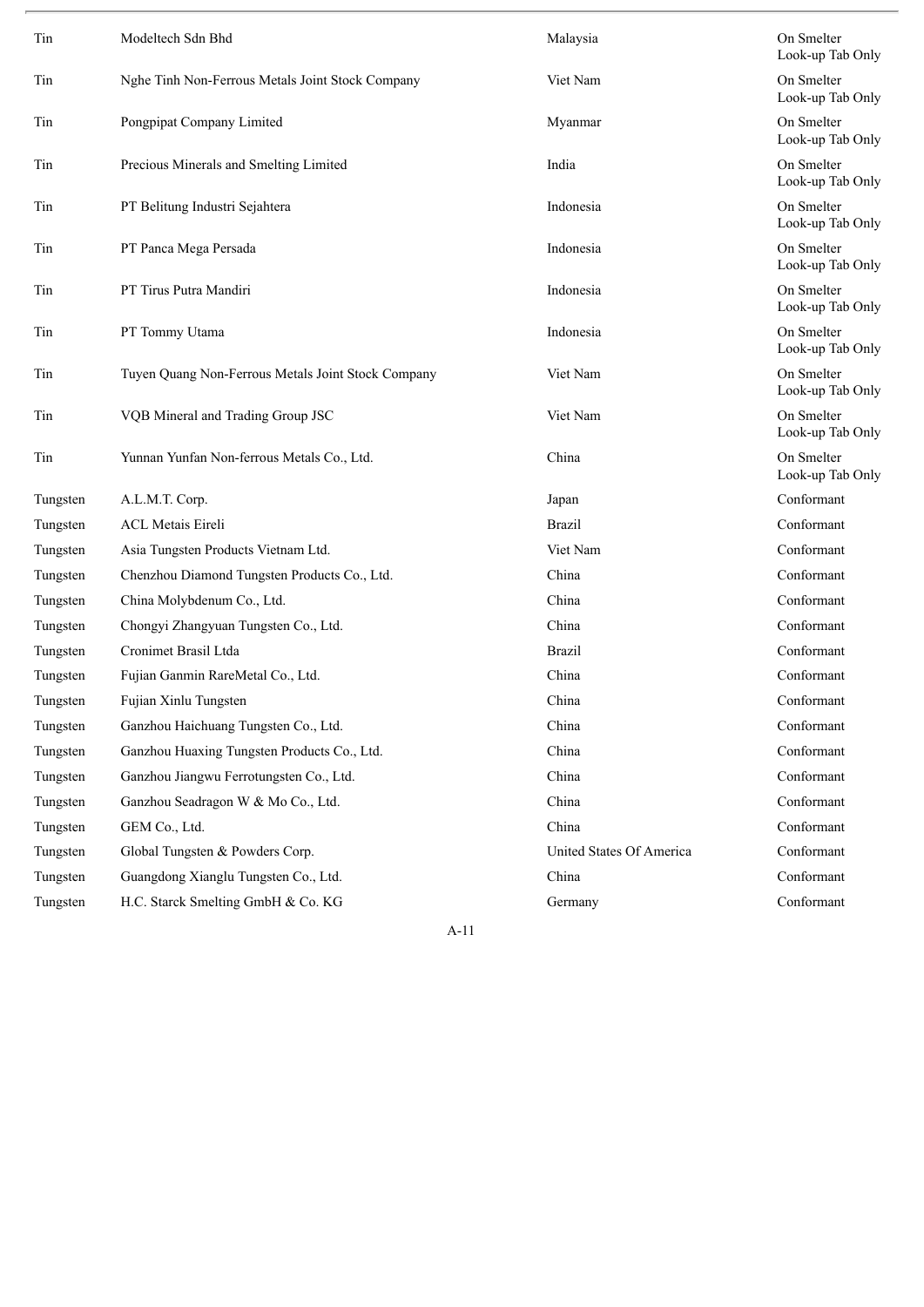| Tungsten | H.C. Starck Tungsten GmbH                                     | Germany                   | Conformant                     |
|----------|---------------------------------------------------------------|---------------------------|--------------------------------|
| Tungsten | Hunan Chenzhou Mining Co., Ltd.                               | China                     | Conformant                     |
| Tungsten | Hunan Chunchang Nonferrous Metals Co., Ltd.                   | China                     | Conformant                     |
| Tungsten | Hydrometallurg, JSC                                           | <b>Russian Federation</b> | Conformant                     |
| Tungsten | Japan New Metals Co., Ltd.                                    | Japan                     | Conformant                     |
| Tungsten | Jiangwu H.C. Starck Tungsten Products Co., Ltd.               | China                     | Conformant                     |
| Tungsten | Jiangxi Gan Bei Tungsten Co., Ltd.                            | China                     | Conformant                     |
| Tungsten | Jiangxi Tonggu Non-ferrous Metallurgical & Chemical Co., Ltd. | China                     | Conformant                     |
| Tungsten | Jiangxi Xinsheng Tungsten Industry Co., Ltd.                  | China                     | Conformant                     |
| Tungsten | Jiangxi Yaosheng Tungsten Co., Ltd.                           | China                     | Conformant                     |
| Tungsten | JSC "Kirovgrad Hard Alloys Plant"                             | <b>Russian Federation</b> | Conformant                     |
| Tungsten | Kennametal Fallon                                             | United States Of America  | Conformant                     |
| Tungsten | Kennametal Huntsville                                         | United States Of America  | Conformant                     |
| Tungsten | KGETS Co., Ltd.                                               | Korea, Republic Of        | Conformant                     |
| Tungsten | Lianyou Metals Co., Ltd.                                      | Taiwan, Province Of China | Conformant                     |
| Tungsten | Malipo Haiyu Tungsten Co., Ltd.                               | China                     | Conformant                     |
| Tungsten | Masan Tungsten Chemical LLC (MTC)                             | Viet Nam                  | Conformant                     |
| Tungsten | Moliren Ltd.                                                  | <b>Russian Federation</b> | Conformant                     |
| Tungsten | Niagara Refining LLC                                          | United States Of America  | Conformant                     |
| Tungsten | Philippine Chuangxin Industrial Co., Inc.                     | Philippines               | Conformant                     |
| Tungsten | Unecha Refractory metals plant                                | <b>Russian Federation</b> | Conformant                     |
| Tungsten | Wolfram Bergbau und Hutten AG                                 | Austria                   | Conformant                     |
| Tungsten | Xiamen Tungsten (H.C.) Co., Ltd.                              | China                     | Conformant                     |
| Tungsten | Xiamen Tungsten Co., Ltd.                                     | China                     | Conformant                     |
| Tungsten | Xinfeng Huarui Tungsten & Molybdenum New Material Co., Ltd.   | China                     | Conformant                     |
| Tungsten | Albasteel Industria e Comercio de Ligas Para Fundicao Ltd.    | <b>Brazil</b>             | Active                         |
| Tungsten | NPP Tyazhmetprom LLC                                          | <b>Russian Federation</b> | Active                         |
| Tungsten | OOO "Technolom" 1                                             | <b>Russian Federation</b> | Active                         |
| Tungsten | OOO "Technolom" 2                                             | <b>Russian Federation</b> | Active                         |
| Tungsten | Artek LLC                                                     | <b>Russian Federation</b> | On Smelter<br>Look-up Tab Only |
| Tungsten | CNMC (Guangxi) PGMA Co., Ltd.                                 | China                     | On Smelter<br>Look-up Tab Only |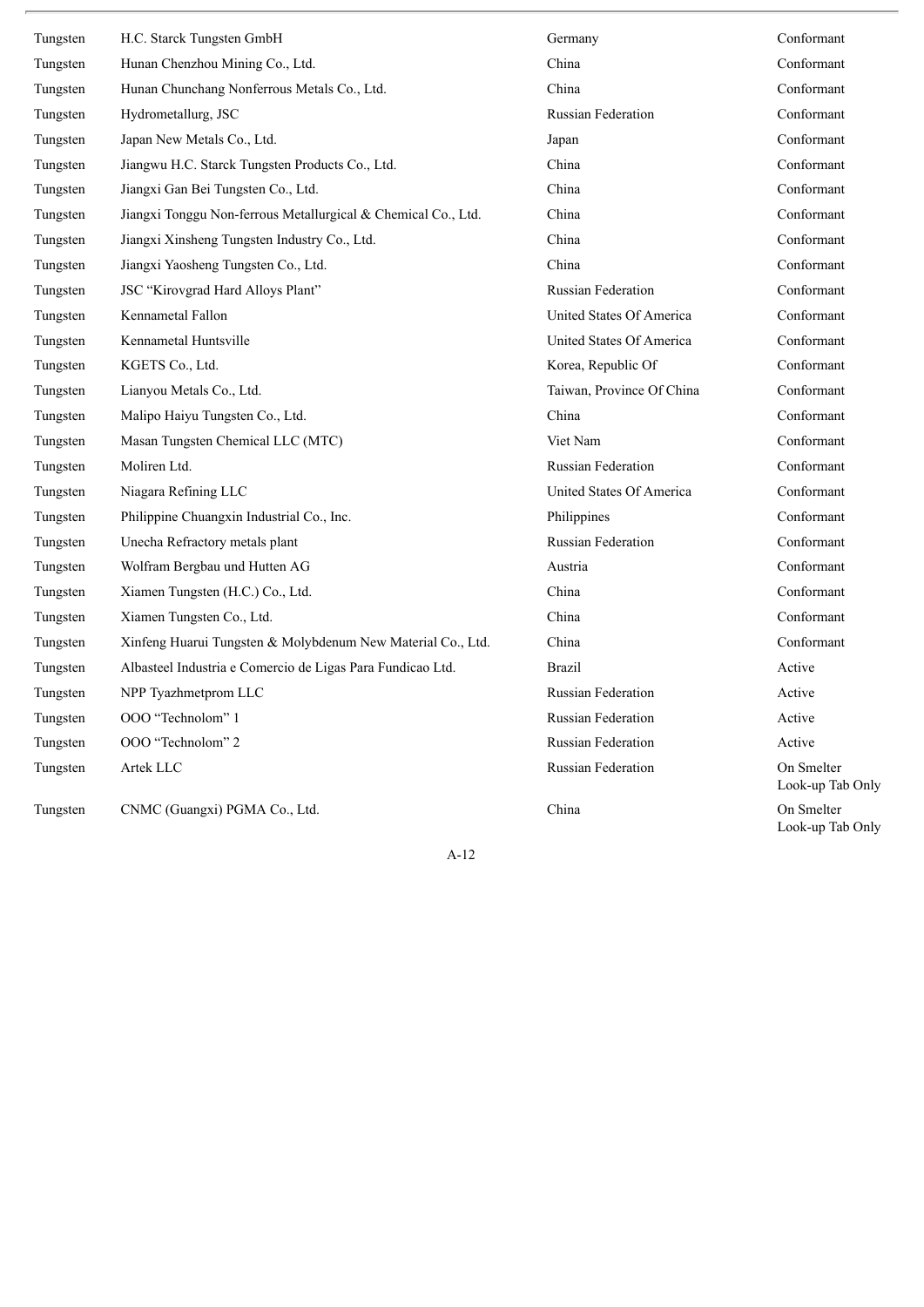| Tungsten | Jiangxi Minmetals Gao'an Non-ferrous Metals Co., Ltd. | China                     | On Smelter<br>Look-up Tab Only |
|----------|-------------------------------------------------------|---------------------------|--------------------------------|
| Tungsten | LLC Volstok                                           | <b>Russian Federation</b> | On Smelter<br>Look-up Tab Only |

We note the following in connection with the information contained in the foregoing tables:

- (a) The smelters and refiners reflected in the table were identified by the Suppliers to us as potentially being part of our 2021 supply chain. However, not all of the included smelters and refiners are believed by us to have processed the necessary 3TG contained in our in-scope products, since most Suppliers reported to us at a "company level" the 3TG contained in all of their products, not just those in the products that they sold to us. Some Suppliers also may have reported to us smelters and refiners that were not in our supply chain due to overinclusiveness in the information received from their suppliers or for other reasons. The smelters and refiners reflected above may not be all of the smelters and refiners in our supply chain, since many Suppliers were unable to identify all of the smelters and refiners used to process the necessary 3TG content contained in our in-scope products and not all of the Suppliers responded to our inquiries.
- (b) All compliance status information in the tables is as of May 13, 2022. Compliance status is based on information published by the RMI, without independent verification by us.
- (c) "Conformant" means that a smelter or refiner has successfully completed an assessment against the applicable Responsible Minerals Assurance Process ("RMAP") standard or an equivalent cross-recognized assessment. Included smelters and refiners were not necessarily Conformant for all or part of 2021 and may not continue to be Conformant for any future period.
- (d) "Active" means that the smelter or refiner is currently engaged in the RMAP but a conformance determination has yet to be made.
- (e) "Smelter Look-up List Tab Only" means that a smelter or refiner is listed on the Smelter Look-up list tab of the CMRT, but is not listed as "Conformant" or "Active." The RMI notes on its website that the operational impacts of COVID-19 have led to postponements of some RMAP assessments. The RMI website also notes that, due to the eligibility criteria for an RMAP assessment, smelters and refiners are sometimes removed from the Conformant list because they are no longer operational and not because they are non-conformant to the standard.
- (f) The table includes only entities that are listed as verified smelters on the Smelter Look-up list tab of the CMRT.
- (g) Smelter and refiner country location is based on information published by the RMI, without independent verification by us.

#### **Country of Origin Information**

The identified countries of origin of the 3TG processed by the smelters and refiners listed in the table above may have included the countries below, based on publicly available information, our RCOI and due diligence and other information gathered by the Service Provider. These may not be all of the countries of origin from which the smelters and refiners listed above may have sourced 3TG.

| Afghanistan | Dominican Republic | Lithuania  | Sierra Leone |
|-------------|--------------------|------------|--------------|
| Albania     | Ecuador            | Luxembourg | Singapore    |
| Andorra     | Egypt              | Madagascar | Slovakia     |